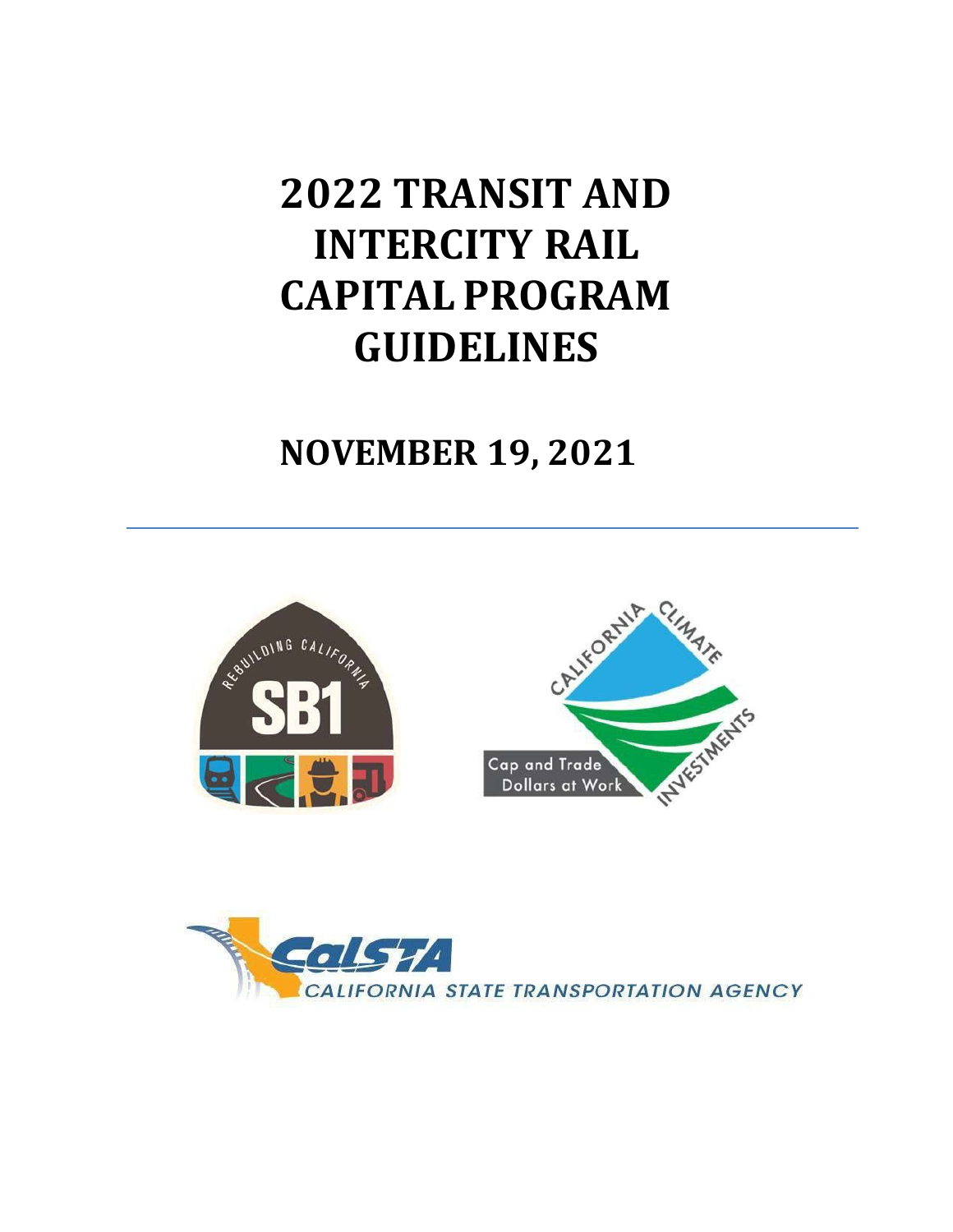## **TRANSIT AND INTERCITY RAIL CAPITAL PROGRAM**

## Contents

| 1                                                                                                          |  |  |  |
|------------------------------------------------------------------------------------------------------------|--|--|--|
| 2                                                                                                          |  |  |  |
| 3                                                                                                          |  |  |  |
| 4                                                                                                          |  |  |  |
| 5                                                                                                          |  |  |  |
| 6                                                                                                          |  |  |  |
| 7                                                                                                          |  |  |  |
| 8                                                                                                          |  |  |  |
| 9                                                                                                          |  |  |  |
| 10                                                                                                         |  |  |  |
| 10.1                                                                                                       |  |  |  |
| 10.2                                                                                                       |  |  |  |
| 10.3                                                                                                       |  |  |  |
| 11                                                                                                         |  |  |  |
| 12                                                                                                         |  |  |  |
| 13                                                                                                         |  |  |  |
| 13.1                                                                                                       |  |  |  |
| 13.2                                                                                                       |  |  |  |
| 13.3                                                                                                       |  |  |  |
| 14                                                                                                         |  |  |  |
| 15                                                                                                         |  |  |  |
| 16                                                                                                         |  |  |  |
|                                                                                                            |  |  |  |
| Attachment 2: Quantification Methodology and Co-Benefit Assessment Methodology 31                          |  |  |  |
|                                                                                                            |  |  |  |
| Attachment 4: California Transportation Commission - Transit and Intercity Rail Capital Program Allocation |  |  |  |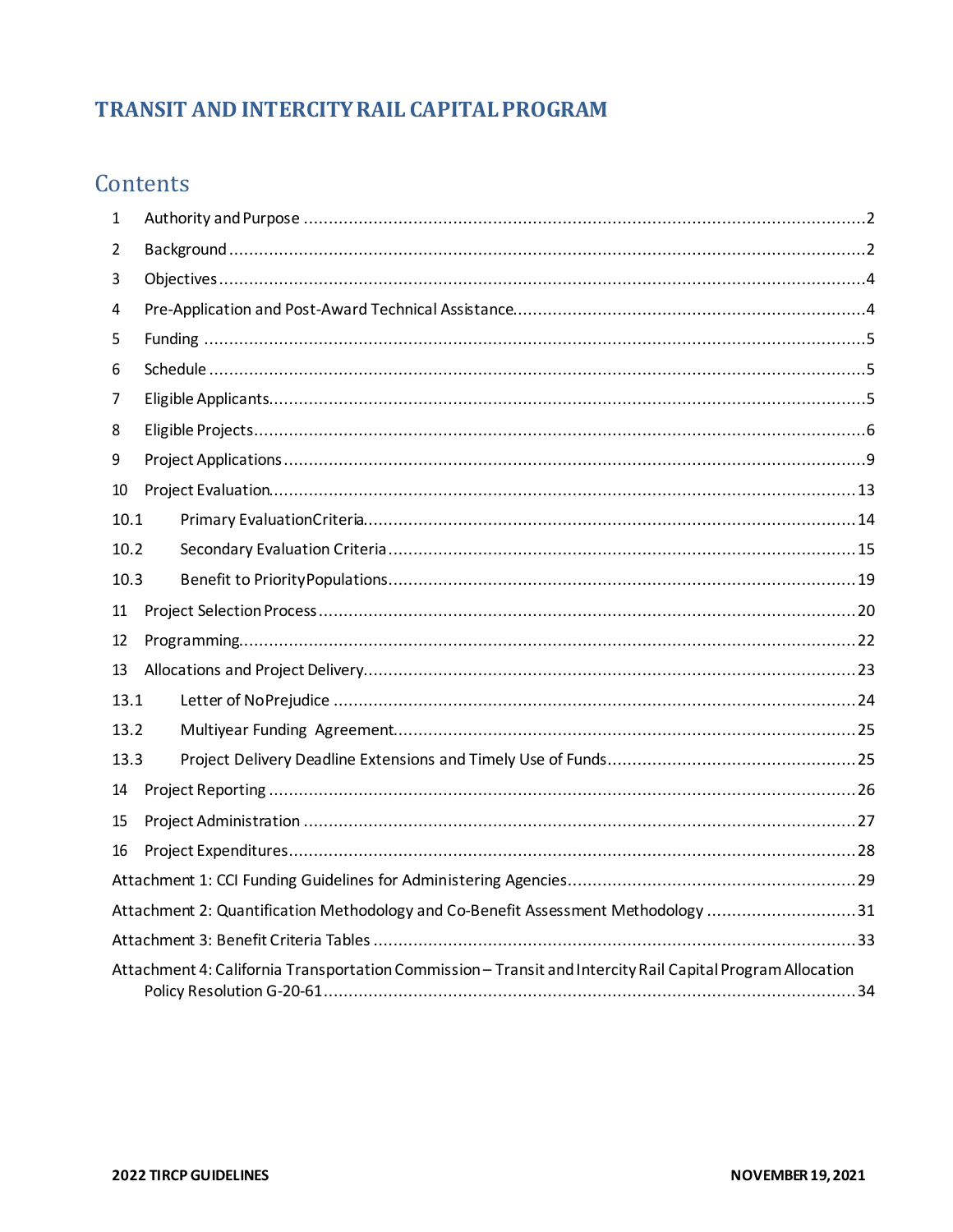## <span id="page-2-0"></span>**1 Authority andPurpose**

The Transit and Intercity Rail Capital Program (TIRCP) was created by Senate Bill (SB) 862 (Chapter 36, Statutes of 2014) and modified by SB 9 (Chapter 710, Statutes of 2015), to provide grants from the Greenhouse Gas Reduction Fund (GGRF) to fund transformative capital improvements that will modernize California's intercity, commuter, and urban rail systems, and bus and ferry transit systems, to significantly reduce emissions of greenhouse gases, vehicle miles traveled, and congestion. The legislation of these bills is codified in Sections 75220 through 75225 of the Public Resources Code (PRC). Assembly Bill (AB) 398 (Chapter 135, Statutes of 2017) extended the Cap-and-Trade Program that supports the TIRCP from 2020 through 2030. SB 1 (Chapter 5, Statutes of 2017) continues to provide a historic funding increase for transportation with funds directed to the TIRCP from the Public Transportation Account for new programming in this cycle.

Section 75224 of the PRC requires the California State Transportation Agency (CalSTA) to approve a new five-year Program of Projects not later than April 1 of every even year. The 2022 TIRCP grant cycle will program projects starting with the 2022-23 fiscal year and ending with the 2026-27 fiscal year. The new program cycle will include previously awarded and active Cycle 4 projects that have not been fully allocated by the end of the 2021-22 fiscal year, and new projects from Cycle 5. The GGRF and SB 1 continue to provide substantial funding available to be programed toward new projects in the TIRCP. While funding estimates for the program are considered reasonable as of the date of the guidelines, GGRF funds are subject to impacts from market forces and auction proceeds.

These guidelines describe the policy, standards, criteria, and procedures for the development, adoption, evaluation and administration of the TIRCP. The guidelines were developed in consultation with the California Air Resources Board (CARB), the California Transportation Commission (Commission), the Department of Transportation (Caltrans), and the Strategic Growth Council (SGC), and will be further informed by input received through workshops, public comments and written responses.

## <span id="page-2-1"></span>**2 Background**

AB 32 (Chapter 488, Statutes of 2006), the Global Warming Solutions Act of 2006, AB 32 created a comprehensive program to reduce greenhouse gas emissions in California. AB 32 requires California to reduce greenhouse gas emissions to 1990 levels by 2020, and to maintain and continue reductions beyond 2020. SB 32 (Chapter 249, Statutes of 2016) established a climate goal for California to reduce greenhouse gases to 40 percent below 1990 levels by 2030.

The Cap-and-Trade Program, a key element in California's Climate Change Scoping Plan, implements measure to achieve greenhouse gas reduction goals. It creates a limit on the emissions from sources responsible for 85 percent of California's greenhouse gas emissions, establishes the price signal needed to drive long-term investment in cleaner fuels and more efficient use of energy, and gives covered entities flexibility to implement the lowest-cost options to reduce greenhouse gas emissions.

In 2012, the Legislature passed and Governor Brown signed into law three bills, AB 1532 (Chapter 807, Statutes of 2012), SB 535 (Chapter 830, Statutes of 2012), and SB 1018 (Chapter 39, Statutes of 2012), that established the GGRF to receive the State's portions of proceeds from the distribution of allowances via auction and provided the framework for how those auction proceeds will be appropriated and expended. Subsequent legislation, AB 1550 (Chapter 369, Statutes of 2016), modified requirements for expenditures from the GGRF relative to disadvantaged communities and low-income communities and households. State law requires that expenditures from the GGRF be used to facilitate the achievement of greenhouse gas emission reductions. In addition, Transit and Intercity Rail Capital Program expenditures must comply with the requirements contained in SB 862 and SB 9, which provide statutory direction for the program.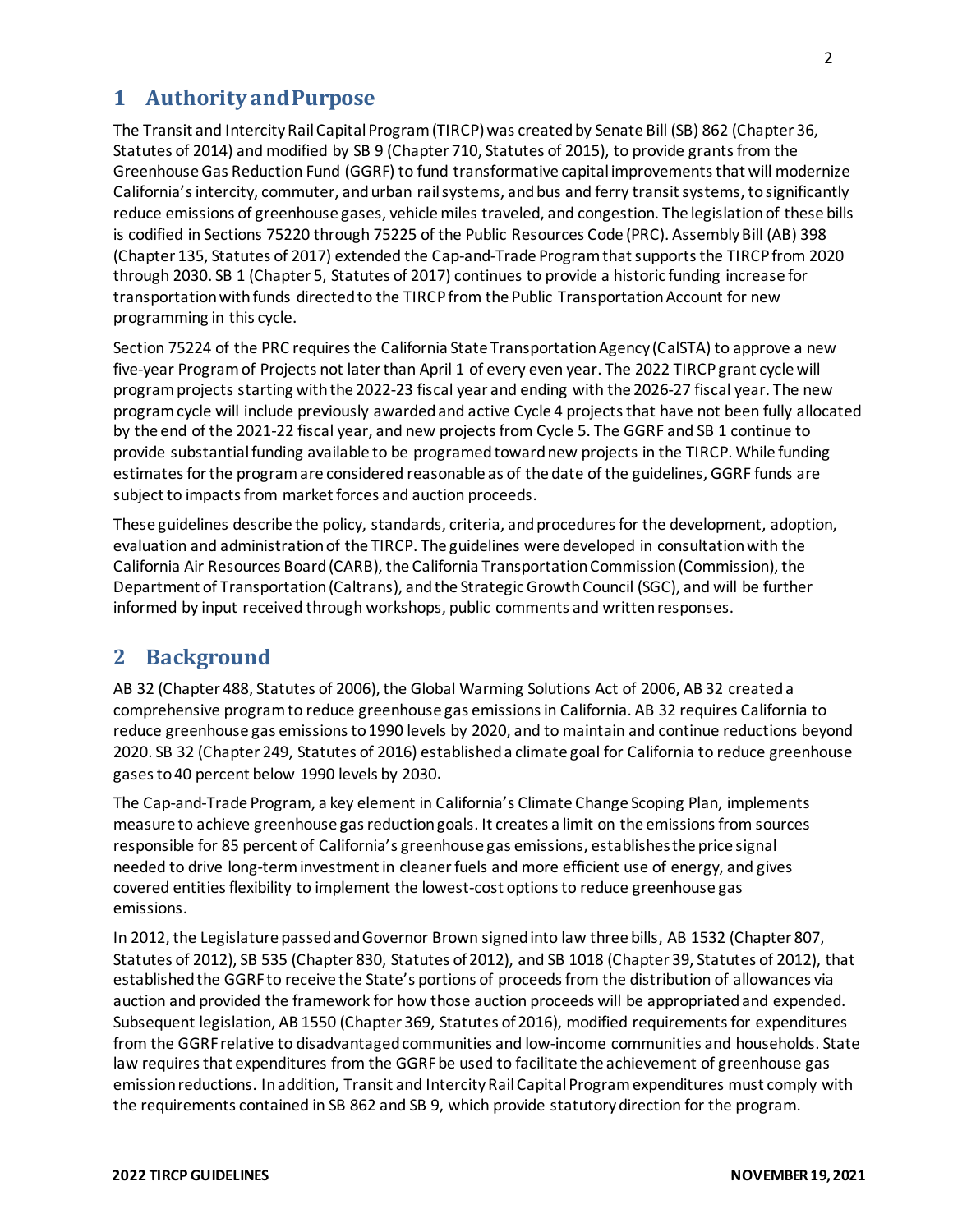In 2019 and 2020, Governor Newsom signed two executive orders—E.O. N-19-19 and E.O. N-79-20—both of empower CalSTA to leverage discretionary state transportation funds to reduce transportation-related Greenhouse Gas (GHG) emissions and to adapt to climate change. E.O. N-79-20 set a deadline of July 15, 2021 for CalSTA to identify specific near-term actions and investment strategies to combat and prepare for climate change, which resulted in the creation of the Climate Action Plan for Transportation Infrastructure (CAPTI).

The Climate Action Plan for Transportation Infrastructure (CAPTI) was developed by CalSTA through a robust stakeholder engagement process and was adopted on July 12, 2021. CAPTI puts forth a set of guiding principles which serve as a framework for state discretionary transportation investment, and also includes a suite of implementation strategies and actions meant to align transportation infrastructure investments with the overall investment framework. TIRCP is closely linked to CAPTI and serves as a means by which to implement the higher-level policy developed in the plan. The TIRCP Guidelines include updates that work to implement actions listed in CAPTI, particularly Actions S2.1, S2.3, and S7.1. Together, these actions help TIRCP support California Integrated Travel Project (Cal-ITP)implementation, support deployment of ZEV fleets, and better support Pro-Housing policies.

#### • **S2.1 Implement the California Integrated Travel Project (Cal-ITP):**

Caltrans will provide transit providers an easier and less expensive process to implement contactless payment, benefit eligibility verification, and other services via Cal-ITP. Additionally, Caltrans will work to provide technical assistance and support to small and rural transit operators to implement these features in their service areas.

#### • **S2.3 Accelerate TIRCP Cycles to Support Transit Recovery with Deployment of ZEV Transit/Rail Fleets and Transit/Rail Network Improvements:**

In collaboration with CARB, CalSTA will develop a new Clean Fleet and Facilities Network Improvement project category in the TIRCP to provide additional support and funding to transit agencies needing to replace their aging vehicle fleets with ZEVs, while also working with local agencies to improve network efficiency and integration. Additionally, to support economic recovery efforts in the short term, the administration has supported increasing the TIRCP which will enable CalSTA to accelerate the 2022 funding cycle to allow for pursuing this new project category without undermining current investments. Additionally, CalSTA hopes to start guidelines development and the programcall for projects earlier than past years and identify additional near-term cash flow that will expand funding opportunities. CalSTA will also offer expanded technical assistance prior to application to support agencies of every size throughout the state.

#### • **S7.1 Leverage Transportation Investments to Incentivize Infill Housing Production:**

**2022 TIRCP GUIDELINES NOVEMBER 19, 2021** CalSTA will work to use transportation funding to reduce VMT by incentivizing infill residential development and densities appropriate and feasible for each given community. Building upon the "Pro-Housing" Standard developed by the Department of Housing and Community Development (HCD), competitive funding programs will explore adopting incentives for local policies that tend to support location-efficient and mixed-use housing production, while considering the needs of rural, suburban, and urban jurisdictions and how appropriate policies may differ among those areas. Such local policies may include Housing Element compliance, by-right (nondiscretionary) approval processes for multifamily residential and mixed-use development, zoning to allow for residential and mixed-use developments in non-residential zones, reduced parking requirements for residential development, or expanded density bonuses that exceed state density bonus law, among other local policies. Initially, transportation programs with a statutory linkage or scoring criteria tied to land use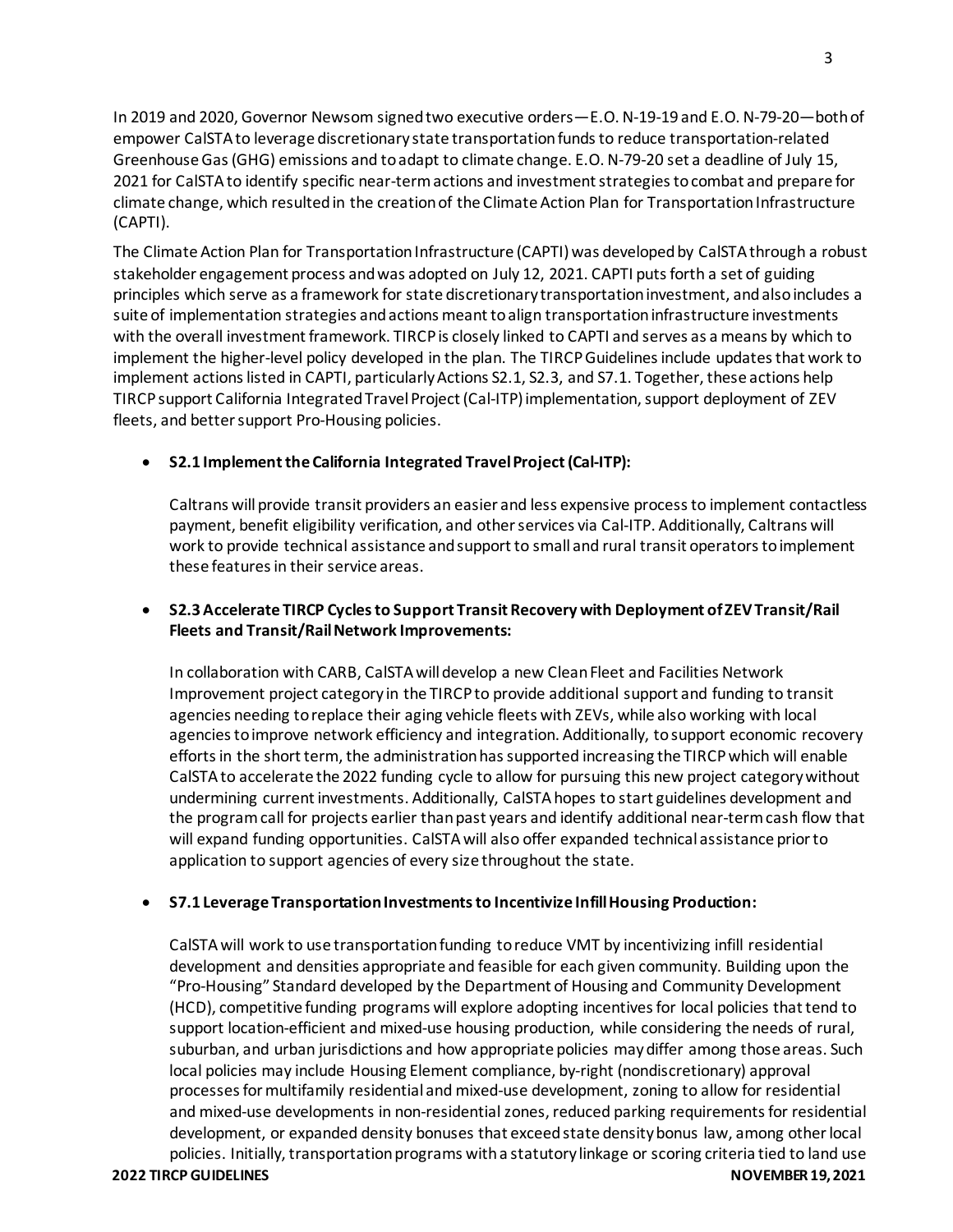efficiency or GHG reductions could adopt these incentives as competitive scoring criteria and enhanced guidance to facilitate interjurisdictional coordination between project proponents and local planning departments. Using the "Pro-Housing" Standard as a framework will allow for statewide applicability and ample flexibility in approaches to meet any new criteria

More information on CAPTI can be found at:

#### <https://calsta.ca.gov/subject-areas/climate-action-plan>

## <span id="page-4-0"></span>**3 Objectives**

The TIRCP was created to fund transformative capital improvements that modernize California's intercity rail, bus (including feeder buses to intercity rail services, as well as vanpool and micro transit services that are eligible to report as public transit to the Federal Transit Administration), ferry, and rail transit systems (collectively referred to as transit services or systems inclusive of all aforementioned modes unless otherwise specified) to achieve all of the following policy objectives, as codified in Section 75220(a) of the PRC:

- 1. Reduce emissions of greenhouse gases
- 2. Expand and improve transit service to increase ridership
- 3. Integrate the rail service of the state's various rail operations, including integration with the high-speed railsystem
- 4. Improve transitsafety

Additionally, Section 75221(c) of the PRC codifies a programmatic goal to provide at least 25 percent of available funding to projects that provide a direct, meaningful, and assured benefit to disadvantaged communities, consistent with the objectives of SB 535. AB 1550 provides further requirements related to ensuring investments meet the needs of priority populations, a term used to cover disadvantaged communities, low-income communities and low-income households. Investments made by TIRCP are expected to collectively meet or exceed the requirements in AB 1550.

Taken as a whole, the increases in transit system ridership, as well as the reduction in vehicle miles traveled, congestion and greenhouse gas emissions, will help deliver a healthier and safer transportation system. Investments are expected to position the state to lead in the deployment of cutting edge and zero emission technologies, test innovative strategies and new approaches to reducing transportation-related fatalities, provide important new capacity in corridors that support growth in jobs and housing, and to expand multimodal transportation access and options for all Californians across all regions of the state.

## <span id="page-4-1"></span>**4 Pre-Application and Post-Award Technical Assistance**

Caltrans, in collaboration with CalSTA, will offer expanded technical assistance prior to application to support agencies of every size throughout the state, including assistance in identifying critical elements to documenting increased ridership across the project and network it serves for agencies pursuing zero emission vehicle purchases. The Office of Planning and Operations Support in the Division of Rail and Mass Transit (DRMT) at Caltrans will also provide required ridership modeling assistance for any project benefiting or impacting the intercity rail system.

Once awards are publicly announced, DRMT's Office of Project Development, Management and Delivery will lead implementation and grant management of the selected projects, with assistance from the Office of Planning and Operations Support to ensure alignment of project scope with the project award and the Caltrans Office of Race and Equity to ensure integration of efforts to deliver Priority Population benefits into the approved project scope and programming documents.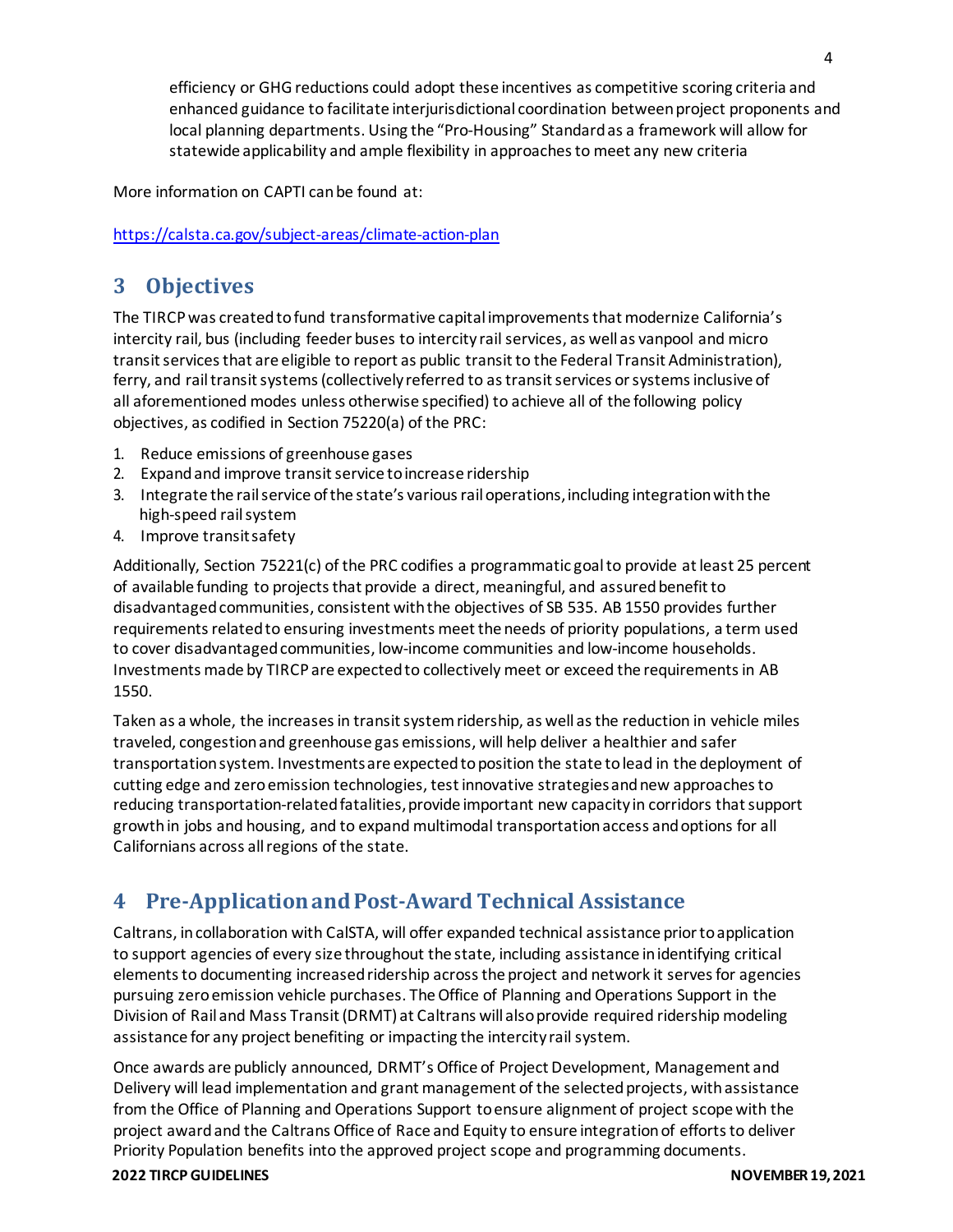## <span id="page-5-0"></span>**5 Funding**

The TIRCP receives a portion of the Transportation Improvement Fee revenues established by SB 1 and a continuous appropriation of 10 percent from the quarterly Cap-and-Trade auction proceeds deposited in the GGRF, plus any annual budget allocations provided by enacted budget bills.

The TIRCP fund estimate, award amount and the adopted program for TIRCP will be based on anticipated revenue through 2026-27 (as specified in the call for projects and subject to update prior to program adoption). Section 75224(d) of the PRC authorizes CalSTA to enter into a multiyear funding agreement with eligible applicants for any duration. CalSTA may use this authority to program funds for a project that would depend on funds received subsequent to the five-year program, primarily intended for projects that have long construction timelines that extend beyond the 2026-27 fiscal year. The goal of such a plan is to allow a project with construction over multiple years to have a commitment of funds programmed over multiple years in order to enter into necessary contracts for construction

As provided in statute, CalSTA may revise its approved Program of Projects and/or Program Allocation Plan as necessary, including deletion or delay of projects based on a shortfall of funding or lack of project progress. The Program Allocation Plan will reflect planned multi-year funding amounts for any projects or project elements expected to receive their funding over more than one year, and may be adjusted at any time to address project or program needs and to align allocations with revenues.

## <span id="page-5-1"></span>**6 Schedule**

| 2022 Cycle 5 Draft Guidelines Schedule                                                                                                                                                          |                     |
|-------------------------------------------------------------------------------------------------------------------------------------------------------------------------------------------------|---------------------|
| Discussion Draft Workshop                                                                                                                                                                       | August 12, 2021     |
| Release Draft 2022 Cycle 5 Guidelines                                                                                                                                                           | September 30, 2021  |
| Guidelines Workshops (Virtual)                                                                                                                                                                  |                     |
| Workshop 1 (focused on large applicants)                                                                                                                                                        | Nov 2, 2021         |
| Workshop 2 (focused on rural and small applicants)                                                                                                                                              | Nov 3, 2021         |
| Closing Date for Comments on Draft Guidelines *                                                                                                                                                 | Nov 10, 2021        |
| CalSTA Publishes 2022 Cycle 5 Guidelines                                                                                                                                                        | November 19, 2021   |
| <b>Call for Projects</b>                                                                                                                                                                        | November 19, 2021   |
| Optional, time-limited, focused meetings for applicants to discuss<br>project concepts and quantifications (will be scheduled by<br>request. May be in person in various locations or virtual.) | December 9-15, 2021 |
| Second round of optional, time-limited, focused meetings (will be<br>scheduled by request. May be in person in various locations or<br>virtual.)                                                | January 20-26, 2022 |
| <b>Project Applications Due</b>                                                                                                                                                                 | March 3, 2022       |
| <b>CalSTA Award Announcement</b>                                                                                                                                                                | June 2022           |
| * Cancella and a basic building the distribution of the control of the first of $\mathbb{C}$                                                                                                    |                     |

*\*Comments can be submitted to: tircpcomments@dot.ca.gov*

## <span id="page-5-2"></span>**7 EligibleApplicants**

Eligible applicants must be public agencies, including joint powers agencies, that operate or have planning responsibility for existing or planned regularly scheduled intercity or commuter passenger rail service (and associated feeder bus service to intercity rail services), urban rail transit service, or bus or ferry transit service (including commuter bus, vanpool, and micro transit services). Public agencies include local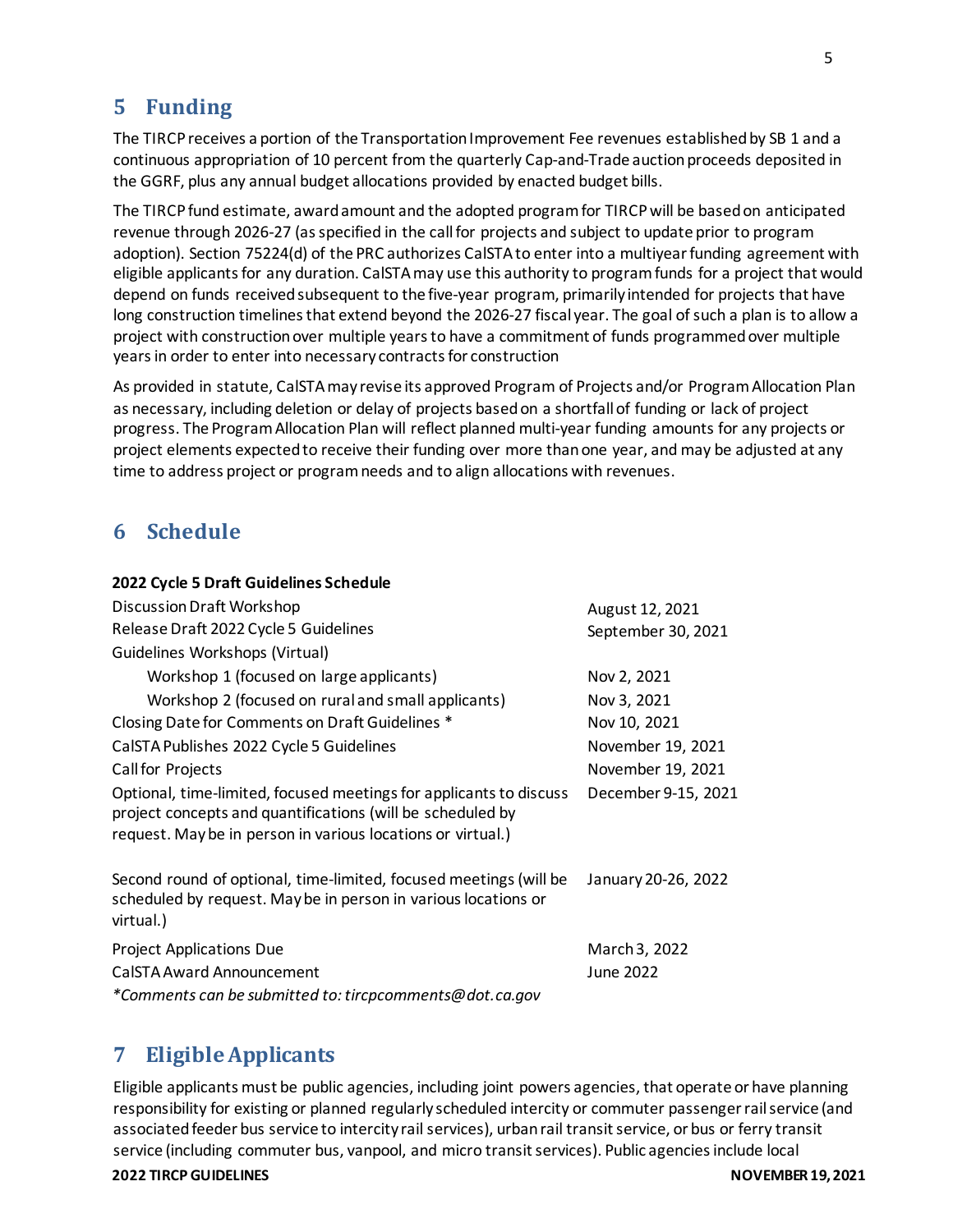municipalities that operate transit service, construction authorities, transportation authorities, and other similar public entities created by statute.

An applicant assumes responsibility and accountability for the use and expenditure of allocated funds. Applicants must comply with all relevant federal and state laws, regulations, policies, and procedures. Private companies may partner with eligible applicants to propose and deliver projects.

## <span id="page-6-0"></span>**8 EligibleProjects**

Eligible applicants may submit project applications individually or as part of a joint application. In order to be eligible for funding under this program, a project must demonstrate that it will achieve a reduction in greenhouse gas emissions using the CARB quantificationmethodology.

As codified in Section 75221(a) of the PRC, projects eligible for funding under the program include, but are not limited to, the following:

- 1. Rail capital projects, including intercity rail, commuter rail, light rail, and other fixed guideway projects. Additionally, the acquisition of rail cars and locomotives, and the facilities to supportthem, that expand, enhance, and/or improve existing rail systems and connectivity to existing and future transit systems, including the high-speed rail system.
- 2. Intercity, commuter, and urban rail projects that increase service levels, improve reliability, or decrease travel times, infrastructure access payments to host railroads in lieu of capital investments, efforts to improve existing rail service effectiveness with a focus on improved operating agreements, schedules, and minor capital investments that are expected to generate increased ridership, as well as larger scale projects designed to achieve significantly larger benefits.
- 3. Rail, bus, and ferry integration implementation, including:
	- a. integrated ticketing and scheduling systems and related software/hardware capital investments (including, but not limited to, integration with bus or ferry operators and the use of contactless payment and General Transit Feed Specification (GTFS) implementation through Cal-ITP)
	- b. projects enabling or enhancing shared-use corridors(bothmulti-operator passenger only corridors as well as passenger-freight corridors)
	- c. related planning efforts focused on, but not limited to, delivery of integrated service not requiring major capital investment
	- d. other multimodal and service integrationinitiatives
- 4. Busrapidtransit andother bus andferry transitinvestments(including autonomous fixed guideway, vanpool, and microtransit services operated as public transit and first-/last-mile solutions), and to increase ridership and reduce greenhouse gas emissions. This includes large scale deployment of zero emission vehicles and the technologies to support them, and capital investments as a component implementing transit effectiveness studies that will contribute to restructured and enhancedservice.

CalSTA intends to fund a small number of transformative projects that will significantly reduce vehicle miles traveled, congestion, and greenhouse gas emissions by: (1) creating a new transit system (2) increasing the capacity of an existing transit system, or (3) otherwise significantly increasing the ridership of a transit system. Significant change will be measured both in percentage terms (percent increase compared to the existing system or corridor) and in total quantity terms (increase in number of riders and passenger miles per day). Benefits from the proposed project may accrue from ridership generated on more than one transit system or corridor due to integration, and such benefits may be counted as long as the connected system or corridor has sufficient capacity to carry the increased passenger demand.

Projects related to mitigating the impacts on freight rail services that are causedby growth in passenger rail may also be eligible for TIRCP funding even if they are not directly on the passenger rail corridor. However, they should be included in an application for a project that increases passenger rail ridership.

The awarded projects may include, for example, both lower-cost projects focused on integration, reliability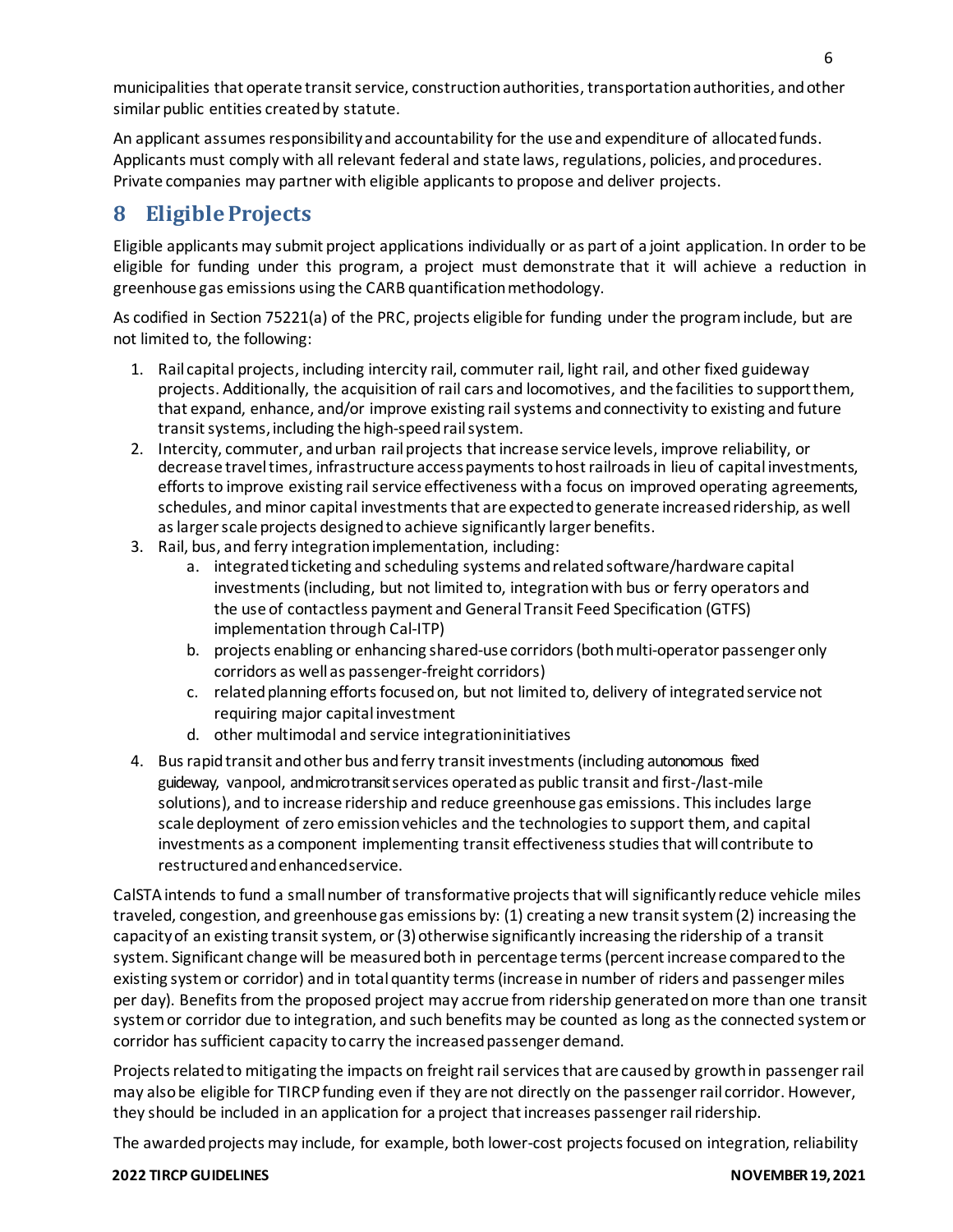and enhancement of service, and higher-cost capital expansion projects. In addition, CalSTA seeks projects that link housing with key destinations and that improve accessibility to economic opportunities. CalSTA may also make some funding available for demonstration projects that are smaller-scale efforts with great potential to be expanded. Projects may include new approaches to attracting increased ridership such as smart phone mobile ticketing, contactless payment, or other software and hardware solutions to reduce ticketing transaction costs, or a test of a concept related to integrated ticketing, as well as intercity rail/transit effectiveness or operational planning as a component of the capital investments in improved, expanded and/or restructured service designed to cost-effectively increase ridership. Research, development and testing of emerging technologies are eligible components of project applications.

Clean fleet, facility and network improvement projects that support agencies replacing aging vehicle fleets with Zero Emission Vehicles (ZEVs), and associated fueling or charging infrastructure or facility modifications, may also be eligible for TIRCP funding even if not increasing the number of vehicles in the transit agency fleet. Such projects will generally qualify through various efforts that (1) improve network efficiency with transit priority investments that allow savings in vehicle hours operated to be redeployed into increased service on the same or other routes, (2) implement improvements to payments systemsthat are designed to increase ridership, including implementation of contactless open payment, traveler information through GTFS-Real Time (GTFS-RT), and other services available through Cal-ITP, and/or (3) improve integration with other corridors and/or operators through service restructuring designed to increase network ridership. Smaller and/or rural agencies that may have difficulty transitioning to electrified fleets without additional support are encouraged to apply and seek technical assistance during the consultation periods highlighted in the project schedule, recognizing that many such agencies have not previously applied to the program. ZEV leases are eligible for TIRCP funding, but benefits modeled must match the duration of the lease.

Addressing the integration of rail and transit referenced in the TIRCP objectives and described in the eligible projects will require attention to network integration amongst rail and transit services. Improving integration will improve connectivity and the seamlessness of the travel experience for users by eliminating points of friction during a public transportation journey, and as a result increase ridership across multiple corridors and/or systems. These points of friction come in many forms, including but not limited to a lack of universal GTFS trip-planning information, poor service design and uncoordinated schedules, incompatible fare and ticketing policies and systems between agencies, and unsafe and inconvenient physical connections between modes. Examples of types of network integration projects include:

- Contactless open payment systems and real-time traveler information through GTFS to improve system integration and rider connectivity
- Coordinated schedule and timetable planning between agencies to reduce transfer wait times and improve the seamlessness of the travel experience, and the capital projects necessary to improve such coordination and operations;
- Integrated station design to accommodate existing and planned services and their service expansions, and capital projects necessary to invest in hubs at suchstations;
- Planning to determine opportunities to co-locate maintenance and yard facilities, as needed, and capital projects to invest in such facilities;
- Service and infrastructure needs analysis to determine the feasibility of new or expanded systems that better integrate service, and the capital investment necessary to implement such services;
- Station area and transit facility improvements to facilitate better land uses and access by active or shared mobility modes, as well as to enhance customer safety and comfort.

Network integration and system development planning can be components in the application with their own scope, schedule and budget, but they must relate to the overall capital project being proposed (including identifying ways to improve the benefits realized by the project upon implementation or through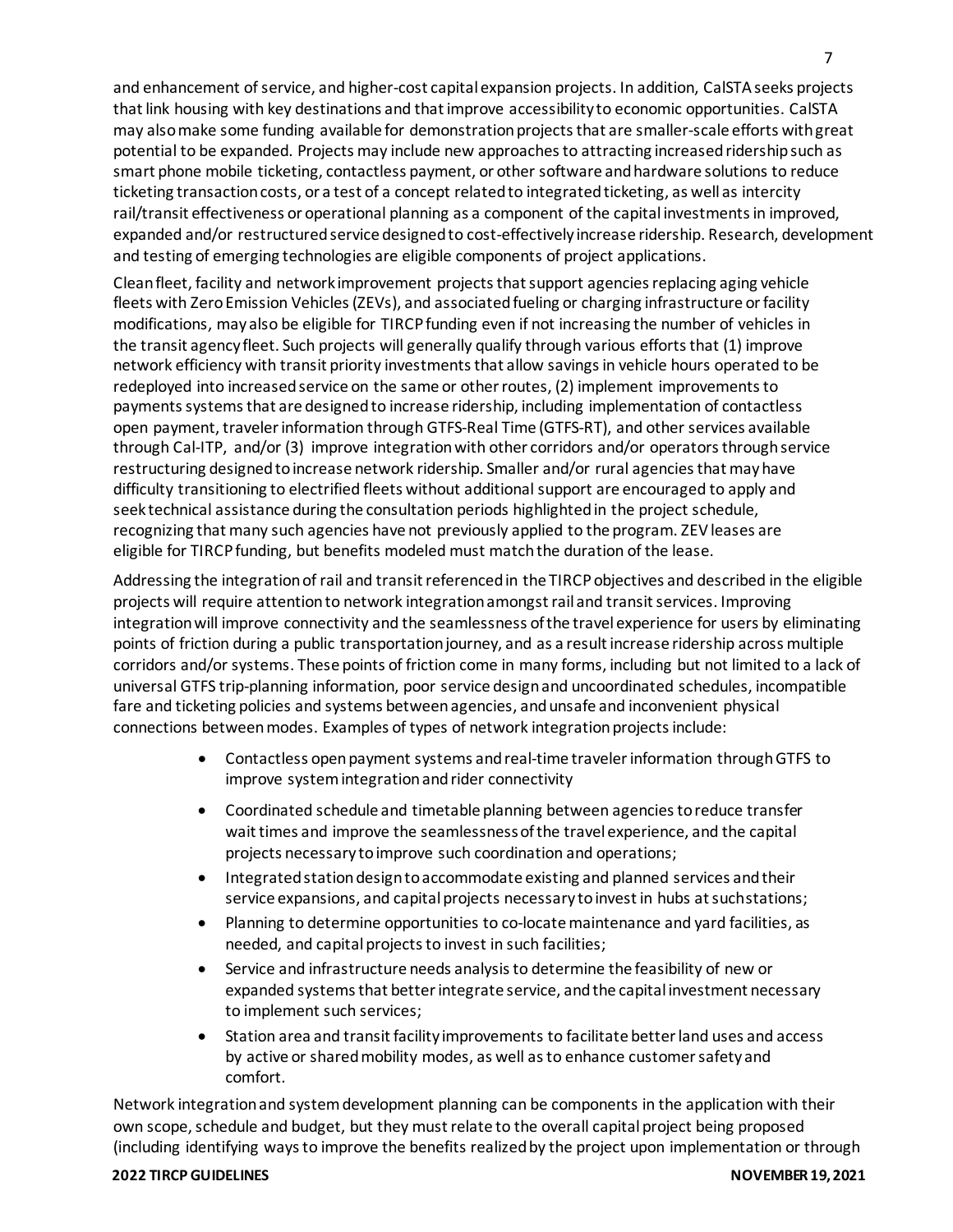identifying additional capital investments that could be funded in later phases to enhance network and system benefits). Where relevant, it should demonstrate support of the integration demonstrated in the vision laid out in the 2018 California State Rail Plan. CalSTA may elect to include network integration technical assistance and/or additional funding as part of a TIRCP award if it is determined that there is a need not adequately addressed by the applicant, especially if integration can be improved with regards to adjacent state-funded capital projects or state-funded rail operations. CalSTA and Caltrans may provide technical assistance to ensure that TIRCP program and statewide goals and priorities are being addressed through the work.

Applicants may apply for multiple projects in a cycle. However, an applicant submitting multiple project applications must clearly prioritize its project applications. Applicants are also encouraged to identify phases or priorities within each project application, if applicable, so that available resources may be awarded to a phase or priority if the full project cannot be funded. Many applicants have found it more helpful to submit a single application that describes a programmatic set of inter-related projects rather than submitting multiple applications. Phasing and priority-setting within such a programmatic application can then be clearly identified, but the narrative describing the goals and outcomes can be shared.

Applicants submitting a high-dollar, single application with no scalability or separable project elements may increase the risk of having an uncompetitive project application. At the same time, applicants are advised to submit projects that are scalable where practical. In the event that available program resources expand or contract prior to the completion of the programming cycle, CalSTA may revise the funding available for the programming cycle.

There is not a set limit on the amount of funding that a project can be awarded, but geographic equity requirements for the program plays a practical role in limiting the amount a given applicant and project could expect. Geographic equity is considered within each cycle of funding, as well as with consideration given to the degree to which the geography in question has been underrepresented in past cycles.

While there is no minimum match requirement for this funding source, funding leverage is desirable and will be considered in the evaluation of expected project benefits. In particular, emphasis will be placed on projects that:

- Leverage funding from other GGRF programs such as Caltrans' Low Carbon Transit Operations Program, the SGC's Affordable Housing and Sustainable Communities and Transformative Climate Communities Programs, or CARB's Low Carbon Transportation funding program(including the Hybrid and Zero-Emission Truck and Bus Voucher Program (HVIP))
- Leverage funding from SB1 sources (including formula program sources)
- Leverage funding from other federal, state, local, regional, or private sources (including potential local transportation funding measures, as further detailed in Section 12)

Considerationwill be given as to those sources that are discretionary (including competitive and noncompetitive funding sources) compared to those that are non-discretionary. A recipient of money under the program may combine funding from the program with other state funding (if allowed), including, but not limited to, the State Transportation Improvement Program, the Low Carbon Transit Operations Program, clean vehicle programs, and state transportation bond funds.

If a project is awarded funds, all funds identified as committed to the project may be required as a funding match at the time of project selection and, based on the matching percentage identified at the time of selection, a pro-rata reimbursement agreement (or other suitable agreement) may be established to ensure project savings are returned proportionally. Project completion savings are returned proportionally except when an agency has committed additional funds to the project to fund a cost increase. In such instances, savings at project completion may be returned to other fund types first, until proportions match those at programming. If capital assets are removed from service before the end of their useful life, pro-rata repayment of grant funds may be required.

Redeployment of capital assets to achieve similar, or greater, benefits more effectively may be permitted,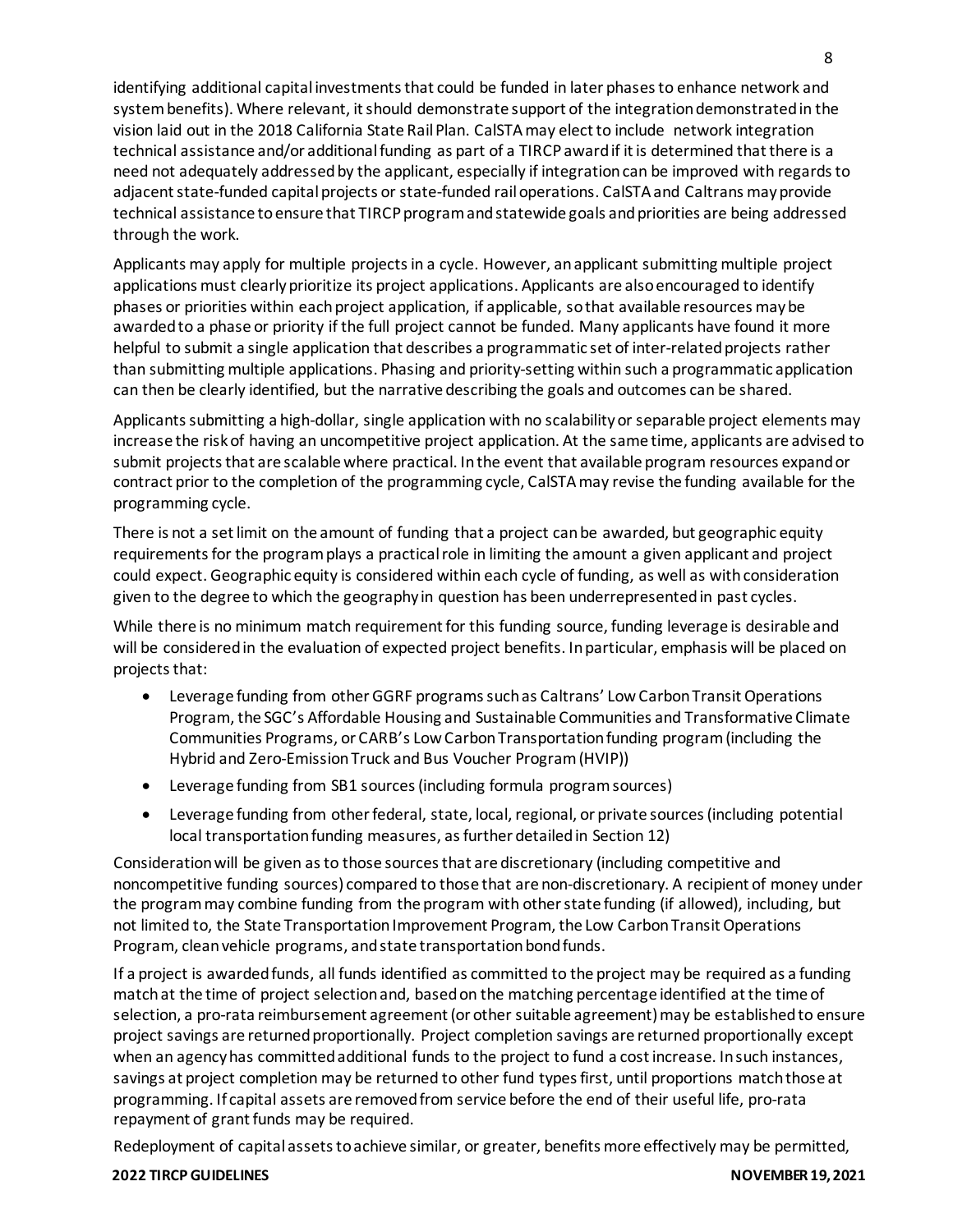but must be documented (with documentation including a detailed justification of the requested redeployment) by the grantee and approved in advance by CalSTA. For example, once a project is operational, and after monitoring service performance and determining that it was not performing as expected, redeploying bus service to achieve greater greenhouse gas reductions or better serve priority populations based on current needs may be permitted.

If an implementing agency receives funding for a project that is to be completed with other funds (for example, a project which receives funds for plans, specifications, and estimates from the TIRCP but which will receive local measure funding for construction), that agency is required to complete the project as proposed. If the project is not completed and put into service as awarded, the agency may be required to fully or partially repay funds from the TIRCP commensurate with the failure to complete the project and deliver anticipated reductions in greenhouse gas emissions.

If a project application was only partially awarded in a previous cycle, applicants may request additional funds for the unawarded components in a future funding cycle. However, applicants may not request additional funds for the same previously awarded project components based on cost escalationor loss of a matching funding source. Such projects may reapply in a future cycle with a revised financial plan, but are subject to new ratings relevant to the current application cycle, and may or may not succeed in receiving a funding award.

Prior to the project application due date, CalSTA invites interested eligible applicants to optional meetings (as outlined in the calendar section of the document) to discuss proposed project concepts and quantifications, in order to clarify program requirements.

## <span id="page-9-0"></span>**9 ProjectApplications**

Applications must be submitted in accordance with the Call for Projects.

Applications will be treated in accordance with Public Records Act requirements and certain information, subject to those requirements, may be publicly disclosed.

Each project application must include a signed cover letter, with signature authorizing and approving the application.

The project application shall include:

- 1. Project title, which should be a brief non-technical description of the project type, scope, and location.
- 2. Project priority (if agency is submitting multiple applications). Explain the prioritization, including any state, regional or local planning efforts that support the ranking.
- 3. Project purpose andneed.
- 4. Project scope.
- 5. Project Location provide a map for each of the following:
	- A. Project location denoting the project site. Provide a KML file for the project with the transit route/project location represented by lines and stops represented by points asapplicable.

Project location denoting disadvantaged communities, low-income communities, and/or low-income households that will benefit from the project (Attachment 1, CCI Funding Guidelines).

- B. Greenhouse gas reducing features such as project components that improve air quality and reduce greenhouse gas emissions along a specific corridor, surrounding land use density, housing and employment centers, transit- oriented development/sustainable communities strategy projects, active transportation infrastructure and other features, to the extent available. If available, consider including the following information on maps related to the project, as these will help in evaluating many of the secondary evaluation criteria:
	- Land use diversity/mix of land uses specified on themap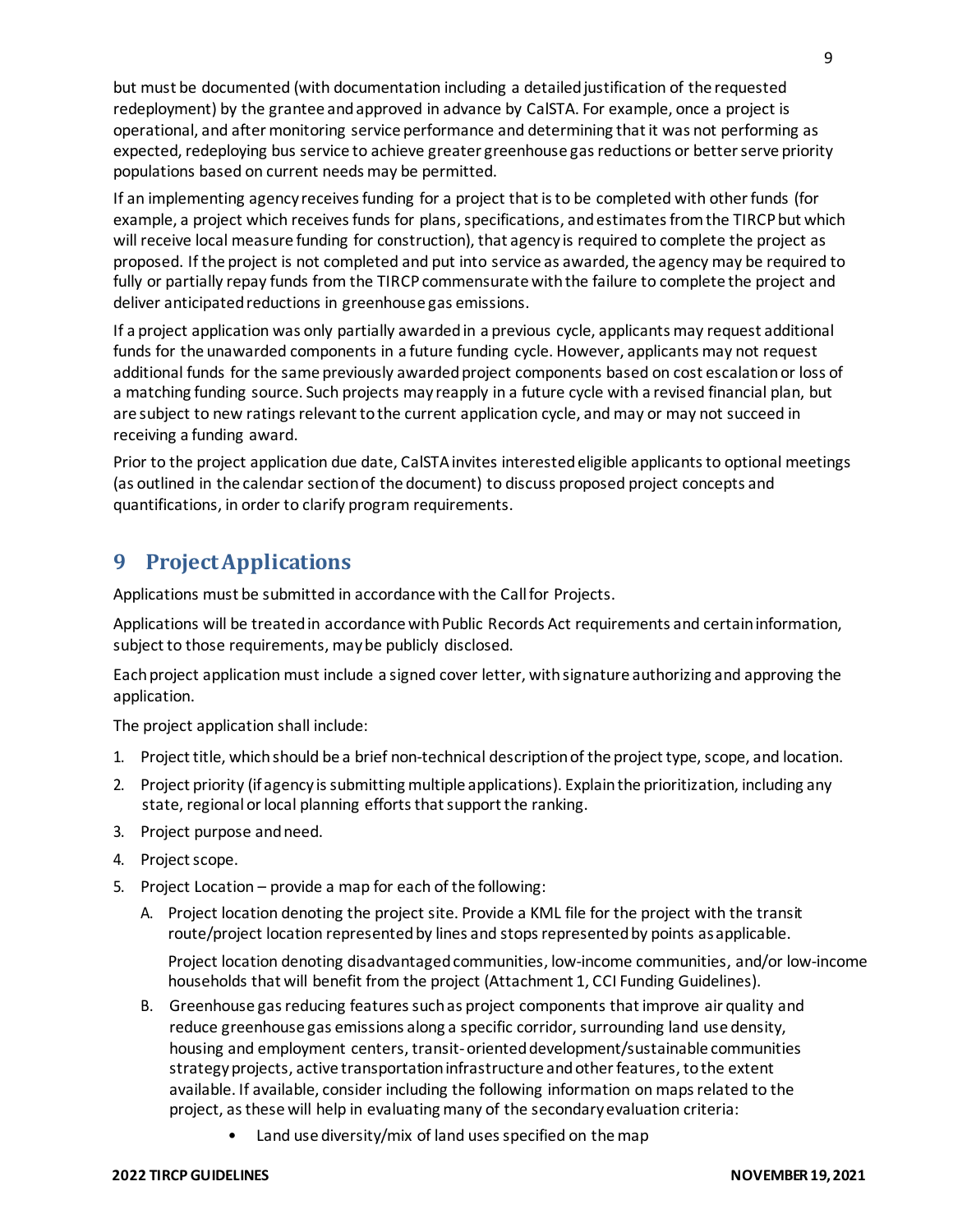- In addition to showing where housing exists, provide information on housing density *and* planned/zoned/permitted/etc. housing density;
- In addition to illustrating existing employment centers, provide information on employment density, mix of employment types, and planned future employment land uses.
- Current neighborhood walkability (e.g., see Affordable Housing and Sustainable Communities Program (AHSC) guidelines for sources of walkability data);
- Planned and existing active transportation infrastructure (what currently exists, what is planned, and what would be funded by the project)

#### 6. Project costs.

Documentation of the basis for the costs, benefits and schedules must be cited in the project application and additional detail made available upon request. The application should identify:

- A. Cost estimates escalated to the year of proposed delivery. Only cost estimates approved by the Chief ExecutiveOfficer or other authorizedofficer of the implementing agency should be used.
- B. The amount and source of funds committed to the project (including funding for initial operating costs). Afunding commitmentis defined in Section 12 of this document.
- C. The amount of TIRCP funds requested. TIRCP funds cannot be used to supplant other committed funds.
- D. If applying for Network Integration as a separate component, please specifically indicate the costs.
- 7. Project schedule including benefits reporting, the project's current status and the completion dates of all major delivery milestones.
- 8. Project benefits:
	- A. A clear demonstration of the expected GHG reduction benefits, other co-benefits, and the proposed metrics for tracking and reporting on those benefits consistent with the CARB's Funding Guidelines, as described in Attachments 1-3.
	- B. The description of project benefits that address all Primary and Secondary Evaluation Criteria listed below under Project Selection Process (Section 10), indicating that a category is not applicable, or no benefits are expected when that is the case.
	- C. An estimate of the useful life of the project for the dominant project asset type (can be separated by project category or phase if elements of the project have independent utility and could be separately funded or placed in service).
	- D. When investment of TIRCP is proposed to improve private infrastructure, an assessment of public and private benefits to show that the share of public benefit is commensurate with the share of public funding.
	- E. If a project will be applying for funding from other greenhouse gas reduction programs (such as Caltrans' Low Carbon Transit Operations Program, the SGC's Affordable Housing and Sustainable Communities Program or the CARB's Low Carbon Transportation funding program(including HVIP)) or from the Commission's Active Transportation or other program, an indication if there are separable elements that will be funded from those other sources and the applicant must clearly explain any change to the benefits of the project if the funding from that source is not awarded to the project.
	- F. Identify and include as an attachment all studies or planning documents relevant to the proposed project.
	- G. If applying for Network Integration, specifically indicate the benefits and how the network integration work will enhance the overall project benefits.
	- H. A discussion of the proposed project's impact, both favorable and unfavorable, on other transit services and projects planned or underway within the corridor, including intercity rail, transit or high-speed rail services in a parallel or connecting corridor. Impacted plans should be clearly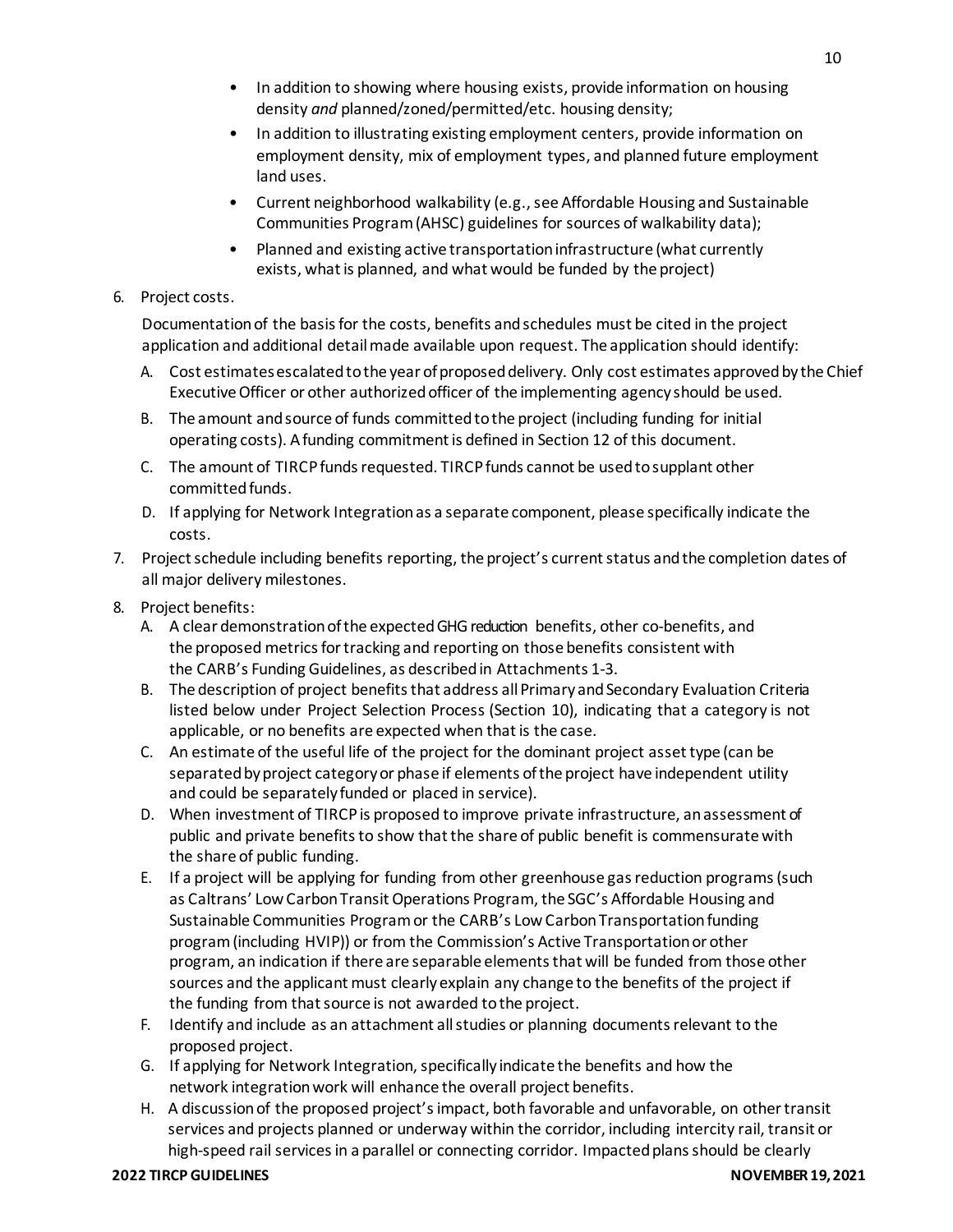identified, and corresponding planning documents should be included as an attachment. If ridership of the other services is expected to be positively or negatively impacted by the proposed project, evidence of how the other services are to be impacted should be included in the application, including evidence of coordination with the other service providers andan estimate of multi-operator impacts where available. Project impacts that increase ridership on other services through increased transfers of passengers may be reflected in the quantification of GHG benefits only if the project also documents the ability of the connected corridor to provide capacity sufficient to accommodate the riders. If additional service must be operated by the adjoining operator, the operation of such service must be included in the calculation of emissions related to the project. If an agency recognizes value in additional efforts to integrate services with other transportation providers or enhance station access (including by active transportation) during the post-award period (and prior to the beginning of service resulting from the project), a specific task and budget for the proposed activities should be included in the project application. During application review, if additional efforts are evaluated as necessary in order to successfully address integration with other projects, systems or corridors, CalSTA may propose an additional task and assign additional funding to pursue such integration above and beyond what is requested in the project application, with the scope agreed to during development of the agreements necessary to allocate funding to the selected project. Projects expecting to have the impacts described in this section are strongly encouraged to make use of the optional pre-application technical assistance meetings described in Section 4 and on the schedule on Section 5.

- 9. If applicable, an explanation of how some or all of the project provides direct, meaningful, and assured benefits to a disadvantaged community, low income communities or low-income households as defined b[y SB 535](https://leginfo.legislature.ca.gov/faces/billNavClient.xhtml?bill_id=201120120SB535) an[d AB 1550](https://leginfo.legislature.ca.gov/faces/billNavClient.xhtml?bill_id=201520160AB1550), including reducing administrative burdens – particularly those associated with eligibility verification across services. Identify a need of that community, including how the need was establishedto identify the portion of the project, if any, that is located within a disadvantaged community or low-income community and that addresses the need (see Section 10.3 and Attachment 1).
	- A. If an agency plans to engage in additional efforts to consult with disadvantaged or low-income stakeholders during the post-award period (and prior to the beginning of service resulting from the project), a specific task and budget for the proposed activities should be included in the project application. Such efforts may include plans for service implementation of the specific project, addressing station access issues specific to the stakeholders, as well as developing proposals for service changes and capital investments that may be funded through future capital or operating funds or through project cost savings. Activities that address community engagement may include, but are not limited to, public workshops/meetings, door-to-door canvassing, house meetings, established website and/or social media efforts, surveys, focus groups, subcontracts with community-based organizations to conduct outreach, allocation of staff or contractor positions focused on community engagement, and advisory bodies or other shared decision-making bodies.
	- B. The general scope of the proposed effort should be submitted in draft form, but revision and development of additional detail prior to allocation of TIRCP funding for these activities may be requested by CalSTA in order to increase the benefits of the effort. During application review, if additional efforts are seen as necessary in order to successfully address the needs of disadvantaged or low income stakeholders, CalSTA may propose an additional task and potentially assign additional funding to pursue such consultations above and beyond what is requested in the project application, with the scope agreed to during development of the agreements necessary to implement the selected project.
- 10. If applicable, an explanation of how the project will provide employment and workforce development and training benefits to the community, particularly to priority populations. This explanation should be accompanied by a Community Workforce Agreement, Project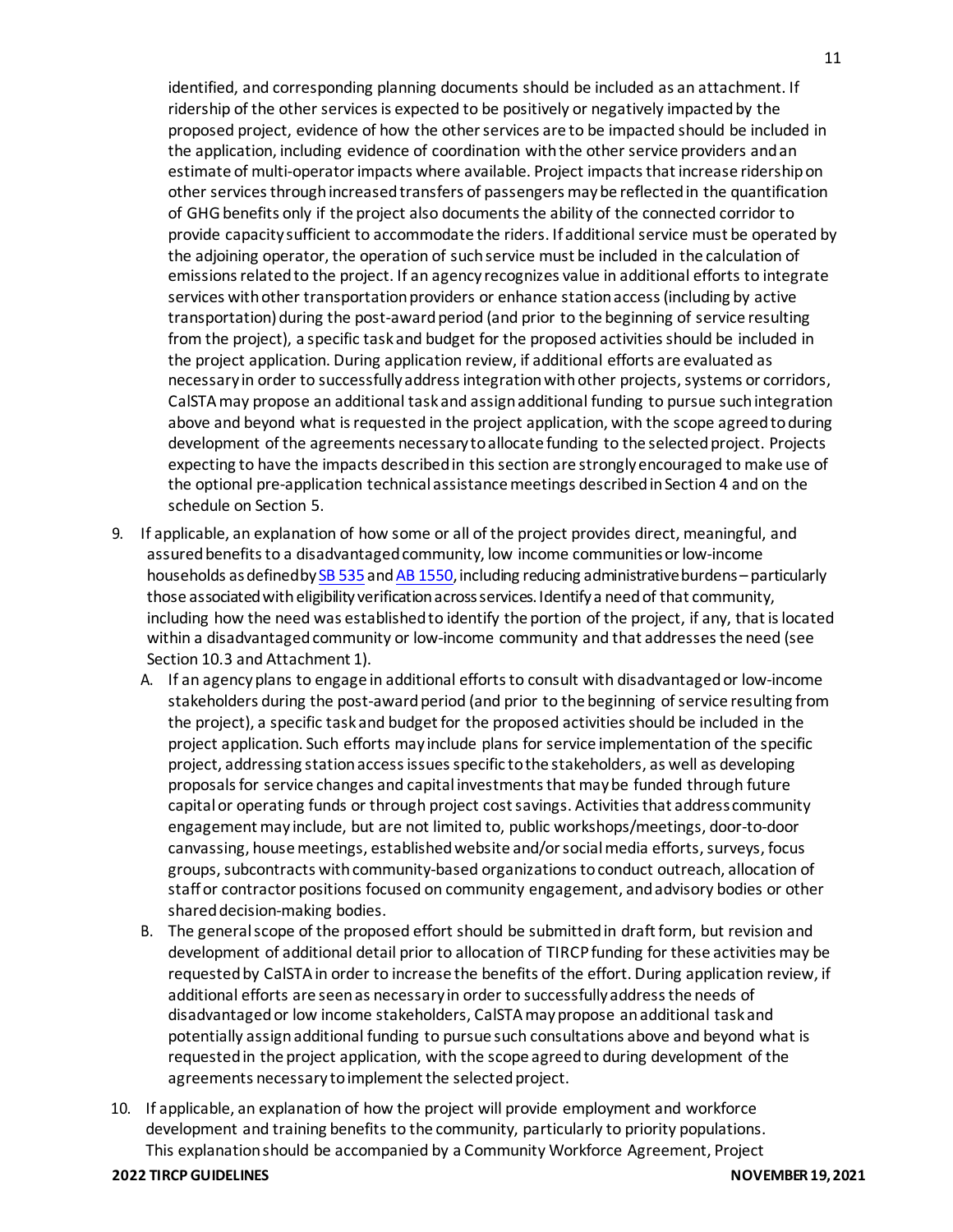Labor Agreement, or some other agreement made between the applying agency and unions, community-based organizations, or other partners. If such activities are being conducted as part of the project, budget and scope elements should reflect the level of effortanticipated.

- 11. Address the ability to gather and analyze new datasets for public use and benefit asan outcome of the project.
- 12. Descriptionoffunding sources andapproachto ensuring ongoing operating andmaintenance costs ofthe project are funded through the useful life of the project(as applicable).
- 13. Description of how the project will assist in meeting the California Minimum GTFS Guidelines, and address any identified assessment deficiencies, if applicable. The guidelines may be found at:

[https://dot.ca.gov/cal-itp/california-minimum-general-transit-feed-specification-gtfs](https://dot.ca.gov/cal-itp/california-minimum-general-transit-feed-specification-gtfs-guidelines)[guidelines.](https://dot.ca.gov/cal-itp/california-minimum-general-transit-feed-specification-gtfs-guidelines)

14. Eachapplicationmustinclude an Electronic Project Programming Request (ePPR) Form that can be generated a[t https://calsmart.dot.ca.gov](https://calsmart.dot.ca.gov/)and choosing 'Other' funds option on the general information page. A users guide for generating the ePPR can be found at[: https://dot.ca.gov/-](https://dot.ca.gov/-/media/dot-media/programs/financial-programming/documents/eppr-instructions-v101-a11y.pdf) [/media/dot-media/programs/financial-programming/documents/eppr-instructions-v101-a11y.pdf](https://dot.ca.gov/-/media/dot-media/programs/financial-programming/documents/eppr-instructions-v101-a11y.pdf)

For further helps with ePPRs, please email: [eppr@dot.ca.gov.](mailto:eppr@dot.ca.gov)

- A. Each Project Programming Request must list Federal, State, and local funding categories by fiscal year. All applicants must demonstrate the ability to absorb any cost overruns and deliver the proposed project with no additional funding from this program beyond that provided in initial grant or cooperative agreement, and to fund initial operating costs. If the project is a scope addition to a project programmed in an earlier TIRCP cycle the revised PPR must not show supplanting of previously committed non-TIRCP funds.
- B. An eligible applicant may submit an application to fund a project over multiple fiscal years. The cost of each project component must be listed in the state fiscal year in which the particular project component needs to receive a Commission TIRCP allocation. For environmental studies and permits, costs should be listed in the fiscal year duringwhich environmental studies will begin. Costs for the preparation of plans, specifications and estimates should be listed in the fiscal year during which this work will begin. Right of way costs should be listed in the fiscal year(s) during which each right of way acquisition (including utility relocation) contract will first be executed. Construction costs should be programmed in the fiscal year during which each construction contract needs to receive a Commission TIRCP allocation to be advertised, and if an agency can receive TIRCP construction reimbursements over multiple fiscal years to fund a contract of extended duration, the application should list the amounts by fiscal year over which construction funding is required to meet expected contract requirements.
- C. If a project is expected to require multiple contracts for any stage of project development (often the case for multi-component projects), each contract should be listed separately with its respective funding requirements (to the extent known at the time of application), so that Commission TIRCP allocations may be sought in the programming year close to the specific contract need and funding allocations are put to timelyuse. If not known at the time of application, this information will be sought prior to Commission allocation so that the project and its various components can be properly programmed in the CalSTA Program Allocation Plan.
- D. Applicants are encouraged to submit a narrative explanation or supplement to the PPR to reflect the proposed contracting approach and describing the ability of the project to receive funds on alternative allocation schedules. If a project has a special cash flow consideration that would benefit from TIRCP funds being available at a particular time, please describe this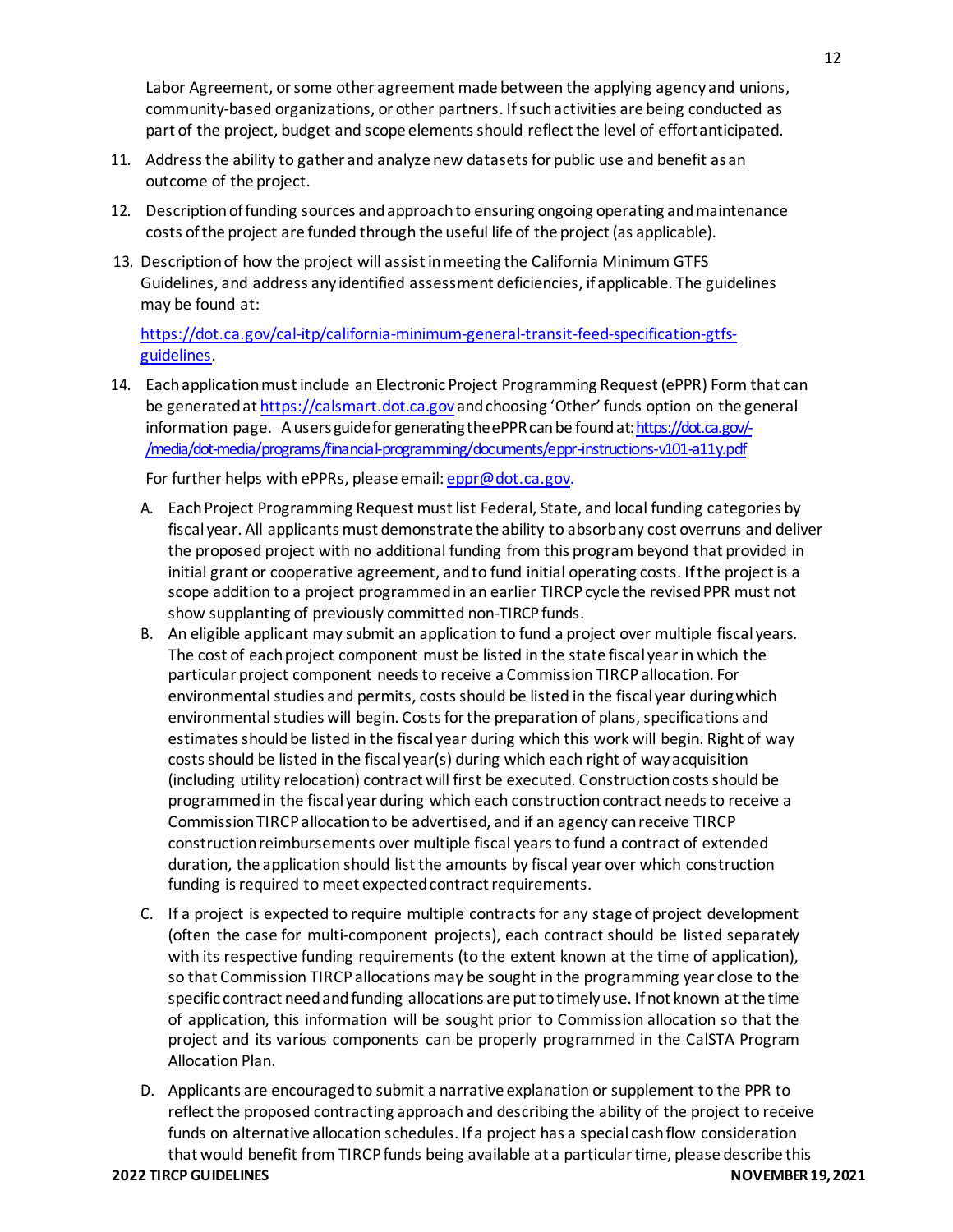in the application.

- E. Applicant must disclose if they're an FTA federal grantee or not, and are encouraged to include any FTA funding used as match if they are.
- F. Finally, if a project is only requesting funds for a particular phase of the proposed project, such as a construction contract expected to be awarded in a specific year of the program, identify the prior phases and the funding associated with them.
- 15. Letters of support for project implementation, including letters from:
	- A. Project partners essential to project implementation, such as host railroads or facility owners. If TIRCP funds are to be used at a later stage of project implementation (such as construction), and an agency is able to commit to delivering the project goals with no additional TIRCP funding (supplementing, if necessary, from non-TIRCP sources), letters of support may indicate overall support for the project as described in the application and willingness to engage in best efforts to achieve a formal agreement for the construction elements of the project that will still require a future stakeholder agreement. Commission allocation of awarded TIRCP funding for such future construction will be conditioned on such agreements being finalized and the project being implemented in a manner consistent with the original application.
	- B. A Metropolitan Planning Organization (MPO), indicating that the project is consistent with an adopted Sustainable Communities Strategy, or in non-MPO regions, a regional plan to reduce GHGemissions and/or vehicle miles travelled (VMT). (Itis not necessary to establish project eligibility for an MPO to indicate its specific support for the project.)
	- C. Regional agency oragencies.
	- D. Members of the community, including representatives of impacted disadvantaged or lowincome communities. Letters from community organizations stating their recognition of benefits from the project are encouraged.
	- E. Additional stakeholders relevant to the proposed project.
- 16. Description of project elements that are separable or scalable based on available funding, if applicable, while still maintaining independent utility. For example, if an application is for improving services on three routes, each route may be separately described and prioritized so that the highest-priority portion of the application could be funded if resources are not sufficient for full project funding. If some or all of the project is already programmed using state or federal funds, the application must clearly explain if and how the scope of the project has changed since the most recent state or federal programming action, including an explanation of anydifferences in assumed federal funding level compared to the most recent Capital Investment Grant report or summary (if applicable). If the project is not scalable or separable, the applicant should provide background detailing why it is not practical for it to be phased or scaled.

Documentation of the basis for the costs, benefits, and schedules must be included in the project application and additional detail made available upon request. CalSTA will post basic project application information from all applications on its website prior to awarding funding. After projects are selected, CalSTA will post the status of all project applications to its website.

<span id="page-13-0"></span>CalSTA encourages project applicants to carefully consider how to track the status and benefits of the proposed project, including having project budgets that allow for an appropriate level of before and after data collection and analysis (e.g., greenhouse gas reductions, diesel particulate matter reductions, increased transit service for disadvantaged community residents, etc.). This tracking could take the form of customer surveys made before and after the proposed project, specific data analysis before and after the project, or other efforts. Since this is an ongoing funding program of the state, developing lessons learned and good supporting data are critical to future program effectiveness.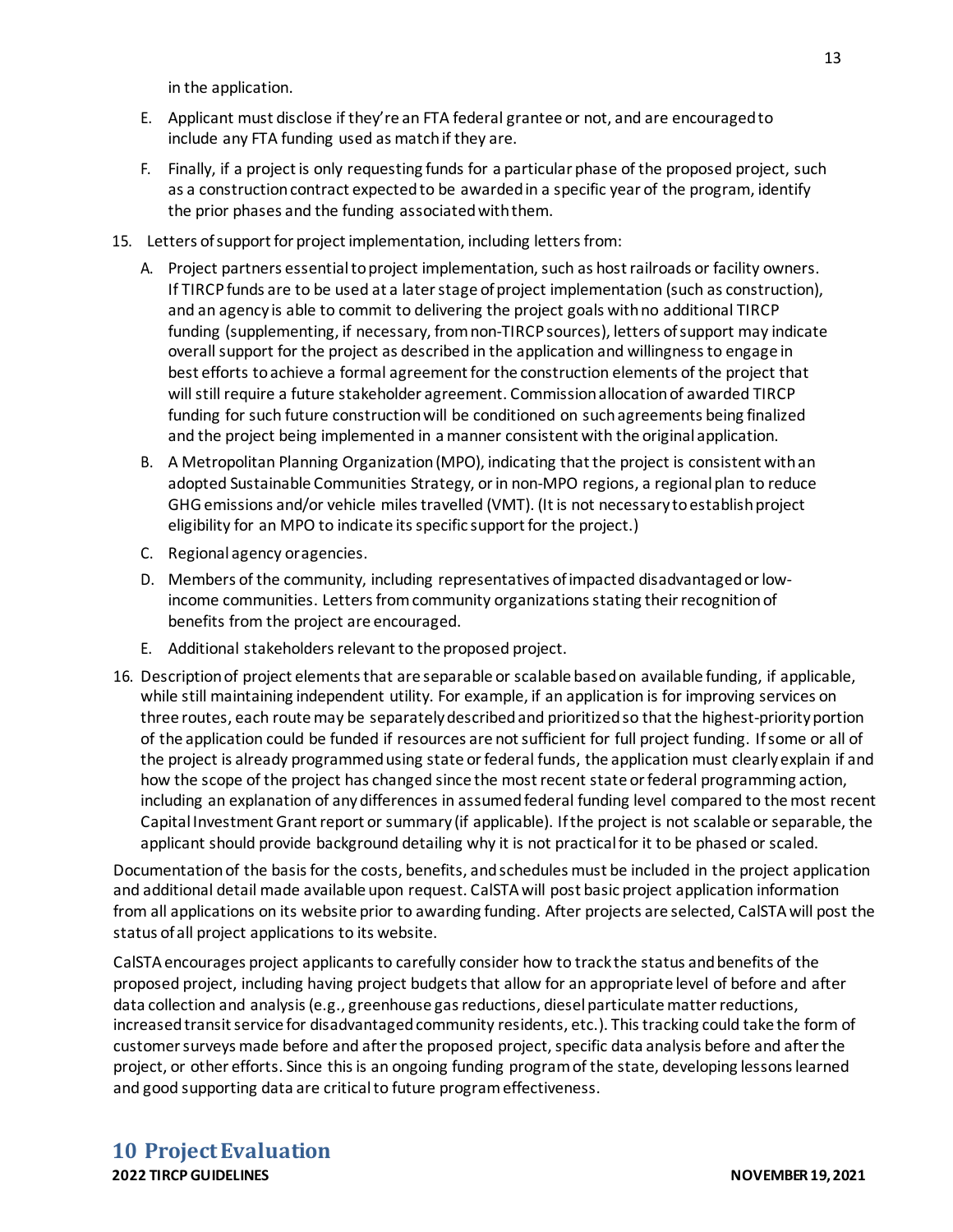<span id="page-14-0"></span>Applications will receive an initial screening for completeness and eligibility. Incomplete or ineligible applications will not be evaluated.

### **10.1 Primary EvaluationCriteria**

Projects will be selected through a competitive process. The primary evaluation will be based on how well a project meets the objectives of the program, as further expanded upon by the grant evaluation considerations in statute:

- 1. **Reduce greenhouse gas (GHG) emissions.** CARB has developed a quantification methodology for estimating greenhouse gas reductions that may occur as a result of project implementation (see Attachment 2). The inputs and assumptions behind these calculations must be thoroughly documented as part of the application. Applicants should present project elements that are scalable or separable in a manner that allows the greenhouse gas emission reductions of each element to be understood. Total cost per metric ton of carbon dioxide equivalents (MTCO<sub>2</sub>e) reduction and Transit and Intercity Capital Program funding per MTCO<sub>2</sub>e reduction will be primary elements of the evaluation for project selection. Applicants must quantify greenhouse gas reductions (see Attachment 2) and submit reporting information in accordance with the CARB's Funding Guidelines (see Attachment 1). Highly rated projects will exhibit a low cost per ton of  $MTCO<sub>2</sub>e$  reduction and will have strong documentation of the ridership and passenger mile impacts of the project.
- 2. **Increase ridership through expanded and improved rail and transit service (including connectivity to rail services through expanded and improved transit and/or feeder bus services, or by improving the rider experience through universal GTFS travel information and contactless open payments (such as through Cal-ITP)).** Expanding service and improved connectivity includes construction of new rail and transit infrastructure and facilities. Documentation of the assumptions and approach to estimating ridership changes is a critical component of evaluating greenhouse gas emission reductions. Highly rated projects will have significant ridership impacts relative to the project cost and well documented methodologies for establishing ridership forecasts. Projects must document the degree to which ridership growth expected over the life of the project is supported by housing policies that will support such growth, including evidence of compliance with state-required housing plans (such as an Adopted Housing Element), and may include a designation of the community as Prohousing, as determined by the Department of Housing and Community Development'[s Prohousing](https://www.hcd.ca.gov/community-development/prohousing/index.shtml)  [Designation Program.](https://www.hcd.ca.gov/community-development/prohousing/index.shtml) If multiple operators benefit from or are impacted by a project, highly rated projects will document specific ridership results specific to each operator, including any reductions impacting other operators. Recognizing that transit-supportive land use decisions are a key influencing factor of ridership, projects may capture additional ridership from entitled housing projects within a half mile of transit stations that are expected to be delivered within required project outcome reporting period, even if such delivery is following project completion. Investments in traveler information and payment systems that are part of the application should also be evaluated for their impact on project-level and/or system-wide ridership.
- 3. **Integrate the services of the state's various rail and transit operations, including integration with the high-speed rail system, and the associated integration of services between agencies to support network-wide connectivity.** Improving integration will improve connectivity and the seamlessness of the travel experience for users by eliminating points of friction during a public transportation journey. Highly rated projects will identify and address through service design and/or capital project design the opportunities to integrate services across multiple systems or corridors, where possible.
- 4. **Improve safety.** Projects that include specific measures to address safety for users or nonusers of the transit or rail service should specifically note such project elements and the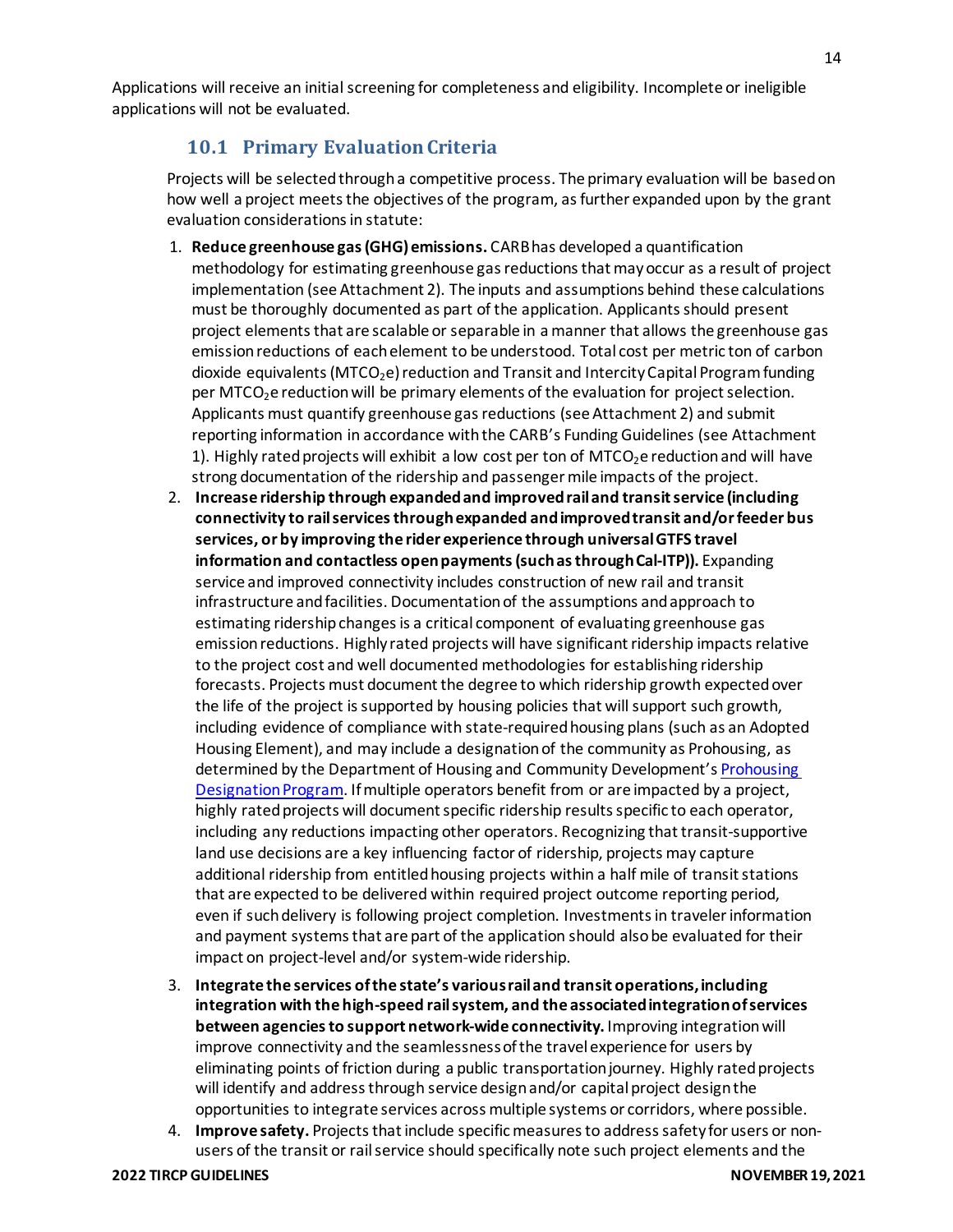funding related to them. If the specific nature of safety-related projects components is still being determined in collaboration with local agencies and input from communities, applicants may discuss the broad location and types of investments being planned. Such improvements may include grade separations, improved crossing protection at railroad crossings, or elements in transit stations that reduce the likelihood of pedestrian fatalities and injuries, among other safety elements. Such safety elements may also include elements that increase the safety of disadvantaged and/or vulnerable populations, including safer circulation for the elderly, mobility impaired, very young, and the vision impaired. Highly rated projects will have significant project element related to safety and will not leave major safety considerations unaddressed.

### **10.2 Secondary Evaluation Criteria**

<span id="page-15-0"></span>Projects will also be evaluated based on the following criteria:

- 1. If/how much projects contribute to the implementation of sustainable communities strategies and the reduction of vehicle miles traveled and GHGs that may not be quantitatively captured in CARB's Quantification Methodology (QM), discussed in Section 10.1.1.
	- A. Reducing vehicles miles traveled from automobiles and the number of automobile trips beyond what will be achievable via transitridershipas captured in the QM and conveyed per #1 and #2 of the Primary Evaluation Criteria.
	- B. Coordinating with local governments to facilitate the location of additional employment and/or housing in the transit stop or station area (e.g., within ½-mile of the transit station or stop that will be affected by the project and the resulting low-carbon impact of such location efficiency on statewide GHG emissions relative to the status quo). This can be accomplished by using project funding to make station areas and neighborhoods walkable, bikeable, and well-integrated with existing or planned shared mobility and transit services. Evidence that will support this co-benefit will include:
		- Documentation showing the siting of projects with rail stations and major transit centers located within ½ mile of existing or planned future housing with densities that correlate with higher transit use and lower VMT per household.
		- Documentation showing alignment with state housing policies and goals that seek to increase access, reduce transportation costs, improve equity, and overcome the statewide housing crisis. Applicants can demonstrate alignment in one of two ways:

(a) The project will serve a community within ½ mile of a transit station or stop that has received a positive Prohousing Designation Program score, certified by the Department of Housing and Community Development, for one or more of the following Prohousing Policies:

- Policies that promote development consistent with the state planning priorities pursuant to Government Code section 65041.1 (25 CCR 6606 [C][2]).
- Density bonus programs which exceed statutory requirements by 10 percent or more (Sec. 6606[b][1][D]).
- Increasing allowable density in low-density, single-family, residential areas beyond the requirements of state Accessory Dwelling Unit law (e.g., permitting more than one ADU or JADU per single-family lot) (25 CCR 6606 [b][1][E]).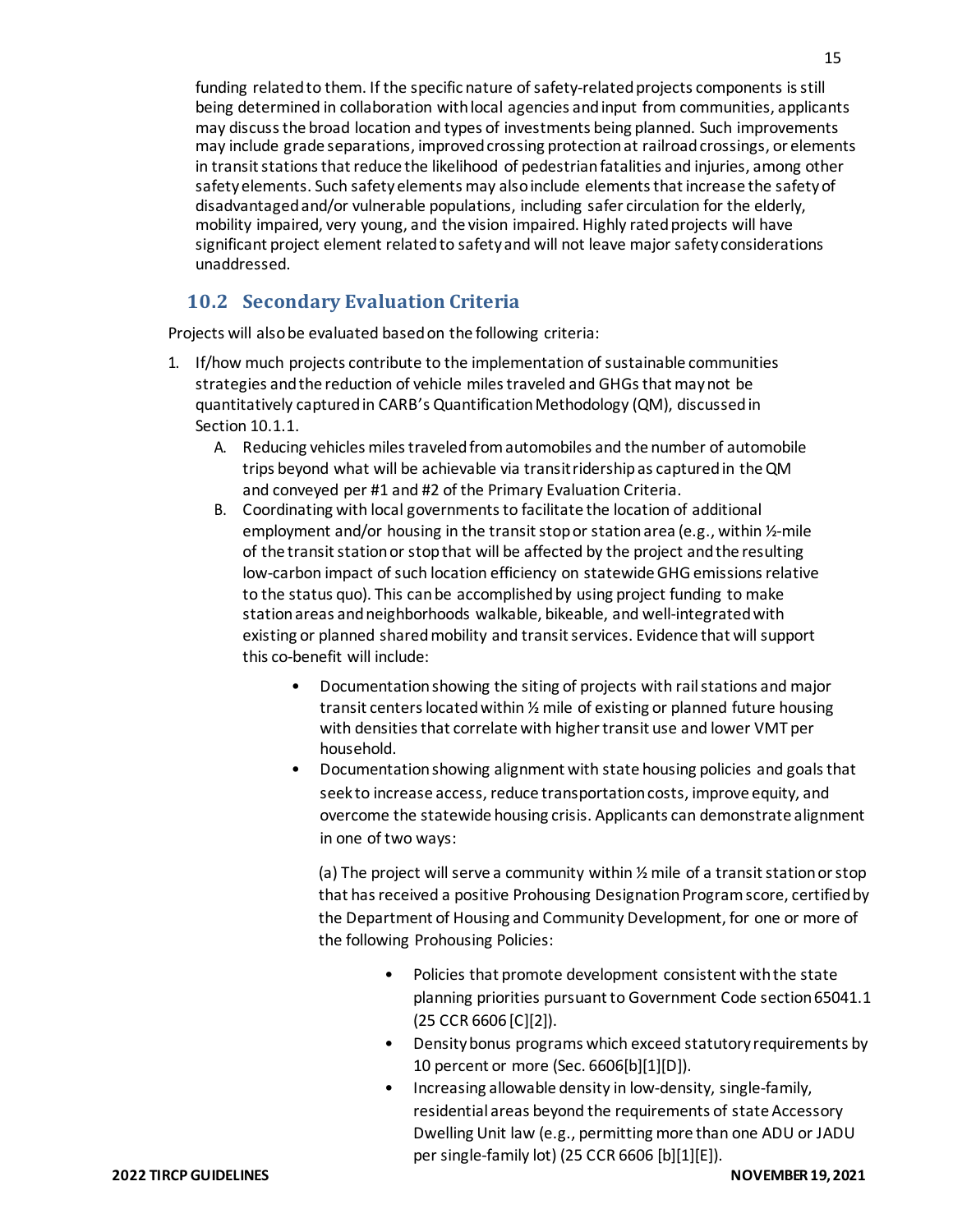- Documented practice of streamlining housing development at the project level, such as by enabling a by-right approval process or by utilizing statutory and categorical exemptions as authorized by applicable law (Pub. Resources Code, §§ 21155.1, 21155.4, 21159.24, 21159.25; Gov. Code, § 65457; Cal Code Regs., tit. 14, §§ 15303, 15332; Pub. Resources Code, §§ 21094.5, 21099, 21155.2, 21159.28). (25 CCR 6606[b][2][C]).
- Zoning to allow for residential or mixed uses in one or more nonresidential zones (e.g., commercial, light industrial) (25 CCR 6606  $[b][1][G]$ .
- Reducing or eliminating parking requirements for residential development as authorized by Government Code section 65852.2; adopting vehicular parking ratios that are less than the relevant ratio thresholds at subparagraphs (A), (B), and (C) of Government Code section 65915, subdivision (p)(1); or adopting maximum parking requirements at or less than ratios pursuant to Government Code section 65915, subdivision (p). (25 CCR 6606[b][1][F]).
- Measures that reduce costs for transportation-related infrastructure or programs that encourage active modes of transportation or other alternatives to automobiles. Qualifying policies include, but are not limited to, publicly funded programs to expand sidewalks or protect bike/micro-mobility lanes; creation of on-street parking for bikes; transit-related improvements; or establishment of carshare programs. (25 CCR 6606[b][3][E]).
- Modification of development standards and other applicable zoning provisions to promote greater development intensity. Potential areas of focus include floor area ratio; height limits; minimum lot or unit sizes; setbacks; and allowable dwelling units per acre (25 CCR 6606[b][1][H]
- Rezoning and other policies that support high-density development in Location Efficient Communities. (25 CCR 6606[c][5]).
- Permitting missing middle housing uses (e.g., duplexes, triplexes, and fourplexes) by right in existing low-density, single-family residential zones (25 CCR 6606[b][1][B]).
- Establishment of a Workforce Housing Opportunity Zone, as defined in Government Code section 65620, or a housing sustainability district, as defined in Government Code section 66200 (25 CCR 6606[b][1][I])
- Policies that go beyond state law requirements in reducing displacement of lower income households and conserving existing housing stock that is affordable to lower income households. (25 CCR 6606[c][4]).
- Policy that represents one element of a unified, multifaceted strategy to promote multiple planning objectives, such as efficient land use, access to public transportation, affordable housing, climate change solutions, and/or hazard mitigation (25 CCR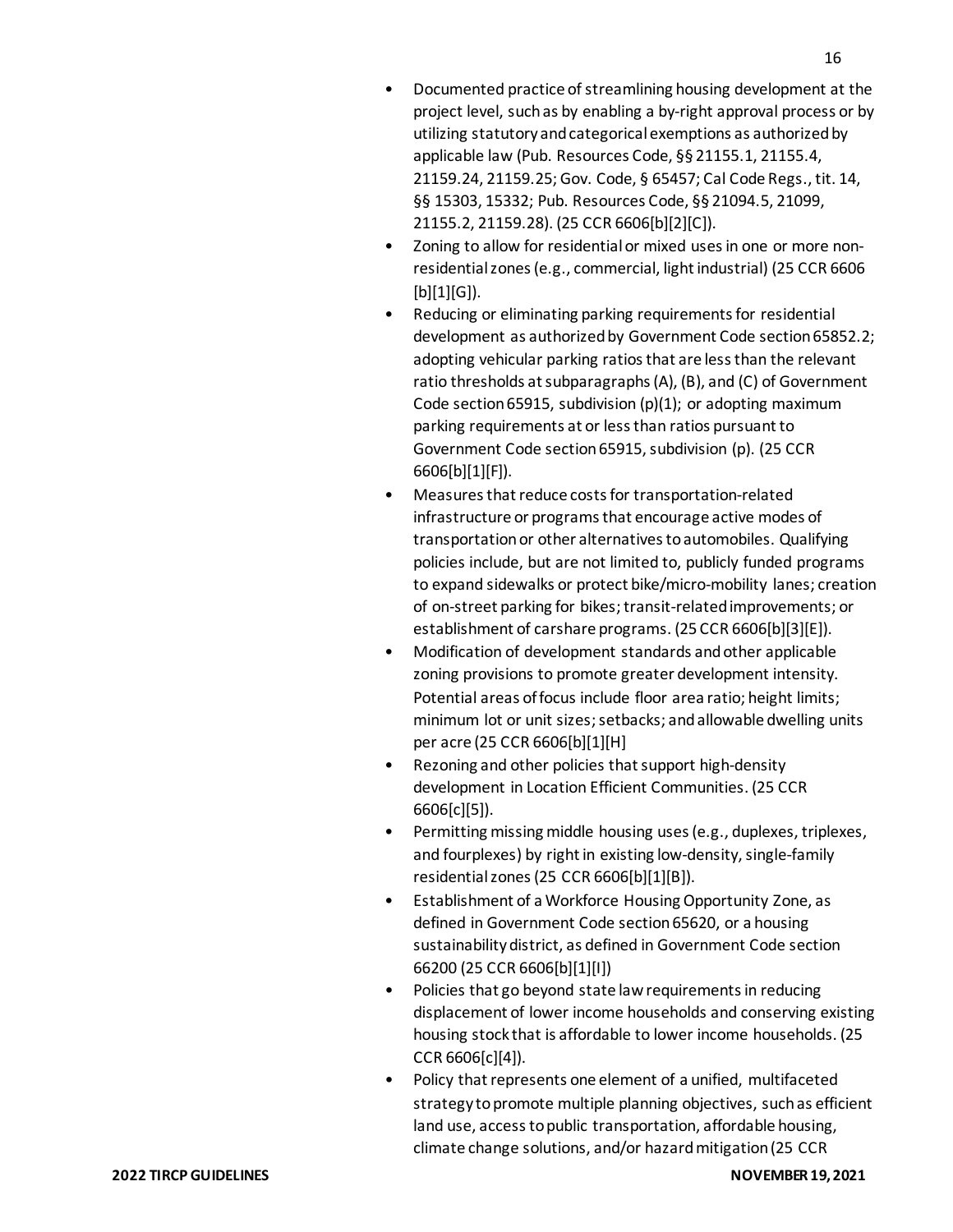6606[c][1]).

- Establishment of pre-approved or prototype plans for missing middle housing types (e.g., duplexes, triplexes, and fourplexes) in low-density, single-family residential areas (25 CCR 6606[b][3][G]).
- Adoption of ordinances or implementation of other mechanisms that result in less restrictive requirements than Government Code sections 65852.2 and 65852.22 to reduce barriers for property owners to create ADUs/JADUs. Examples of qualifying policies include, but are not limited to, Development standards improvements, dedicated ADU/JADU staff, technical assistance programs, and pre-approved ADU/JADU design packages (25 CCR 6606[b][3][B]).
- Priority permit processing or reduced plan check times for ADUs/JADUs, multifamily housing, or homes affordable to loweror moderate-income households (25 CCR 6606[b][2][I]).

(b)The applicant engages in affordable, residential transit-oriented development on land owned or leased by the transit agency, or in conjunction with another public agency or private investor making such investments within ½ mile of one or more stations or stops served by the project. Tobe considered "affordable," the development must have at least 20% of units reserved for residents with 60% or less AMI. To be "transitoriented" the housing must be within  $\frac{1}{2}$  mile of a transit station or stop and have a density of at least 20 dwelling units per acre. Special consideration may be given to projects which convert surface parking facilities into housing and or job centers, if they are located within ½ mile of a transit stop.

- C. Expanding existing rail and public transit systems, to the extent not already captured in the project being applied for. Specific items that could be covered here include the expected strengthening of the existing system in a manner that will allow future investments in expansion to be considered, or the extent to which additional service may be operated due to the ridership growth achieved throughout the system due to the project, even if the specific location of the needed service increase is not yet identified. The contribution of the project to the acceleration of later phases of rail and transit projects in the region or service area may also be included in this category
- D. Enhancing the connectivity, integration, and coordination of the state's various transit systems, including, but not limited to, regional and local transit systems and the highspeed rail system. This category should be utilized in particular if there are not specific capital investments or planning efforts called out in the project budget that invest in integration, but these benefits are still a co-benefit of the project, such as through contactless open payments or GTFS-RT traveler information systems. This category can also address integration across other modes of transportation, such as connections at/to: airports, bus terminals, ferry terminals, rail stations, active transportation infrastructure and networks, and other shared mobility options (e.g. bikeshare, scootershare, carshare) that help transit users overcome potential first- and last-mile barriers to transituse.
- E. Investing in clean vehicle technology, including efforts that will accelerate the adoption of such technology or provide valuable research or demonstration of such technology. When buses will be funded as a part of this project, special consideration will be given to zero emission bus technology.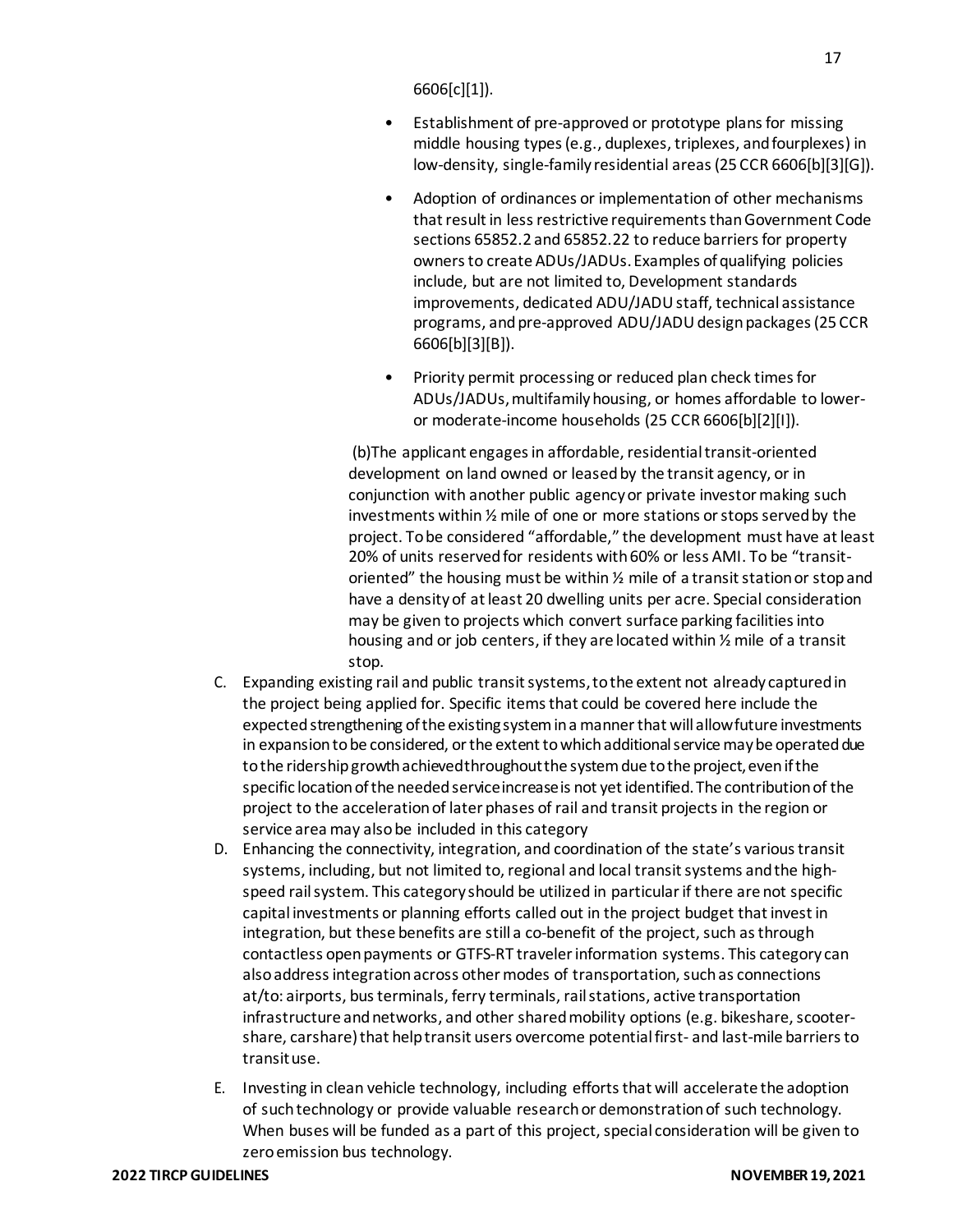- F. Promoting active transportation, by investing in infrastructure, amenities, education and outreach, etc. that will increase the proportion of trips accomplished by biking and walking. This includes efforts and investments to increase the safety and mobility of bicyclists and pedestrians. Examples of how this can be accomplished includes (but is not limited to) the following:
	- Bike parking/storage at transit stations andstops
	- Open payment systems integrated with transit
	- Bike lanes and sidewalks to make station areas accessible via active transportation
	- Traffic calming elements are transit stations to make walking and biking a safer and more pleasant experience
- G. Improving public health, with particular emphasis on elements benefiting the most impacted and disadvantaged communities, low-income communities, and/or lowincome households. This category should include any air quality impacts of the project not included in the reduction of greenhouse gas emissions, including health benefits from improved regional air quality resulting from the project. The air pollution reductions for this item should be documented using CARB's co-benefit assessment methodologies.
- 2. Benefit to priority populations. The applicant must evaluate the criteria detailed by CARB (see Attachment 1) and complete the CARB benefit criteria table, to determine whether the project meets criteria for providing direct, meaningful, and assured benefits to a disadvantaged community, low-income community, and/or low- income households and address a community need pursuant the CARB's Funding Guidelines, and specifically document the manner in which all or part of the project does so. Projects that will be used by residents of disadvantaged communities, low-income communities, and/orlow-income households should document the nature of such use and its degree of relevance to disadvantaged community, low-income community, and/or low-income household residents in the service areas of the operators benefiting from the project.
	- A. Project applicants should be explicit on the deliberate steps they take to achievea meaningful level of participation from disadvantaged communities, low-income communities, and/or low- income households in the planning and design of projects that are intended to address community identified priorities and needs.
	- B. As detailed in the CARB Funding Guidelines, Attachment 1, benefits to priority populations can also be demonstrated through community workforce agreements or labor agreements with unions, community-based organizations (CBOs), or other partners. The following are examples from around California that provide more background and context for applicants:
		- For transit infrastructure, Community Workforce Agreements (CWAs) are commonly used in California cities where local elected officials see them as a mechanism to maximize the economic benefits of development projects and create jobs for local residents.
		- For transit system expansion, the state's larger transit agencies (e.g., Los Angeles County Metro, BART, SFMTA, and AC Transit) regularly establish Project Labor Agreements (PLAs) for large construction projects.
		- CWAs and PLAs set standards for wages and expand training opportunities for workers, because they include use of the state-certified apprenticeship system and contributions to apprenticeship training trust funds for every hour worked. Some agencies that require PLAs for major subsidized housing developments and transit system expansion projects include targets for local hiring (turning the PLA into a Community Workforce Agreement, or CWA), set goals for apprenticeship utilization, and codify goals for participation of disadvantaged workers to expand access to women and other workers underrepresented in the constructiontrades.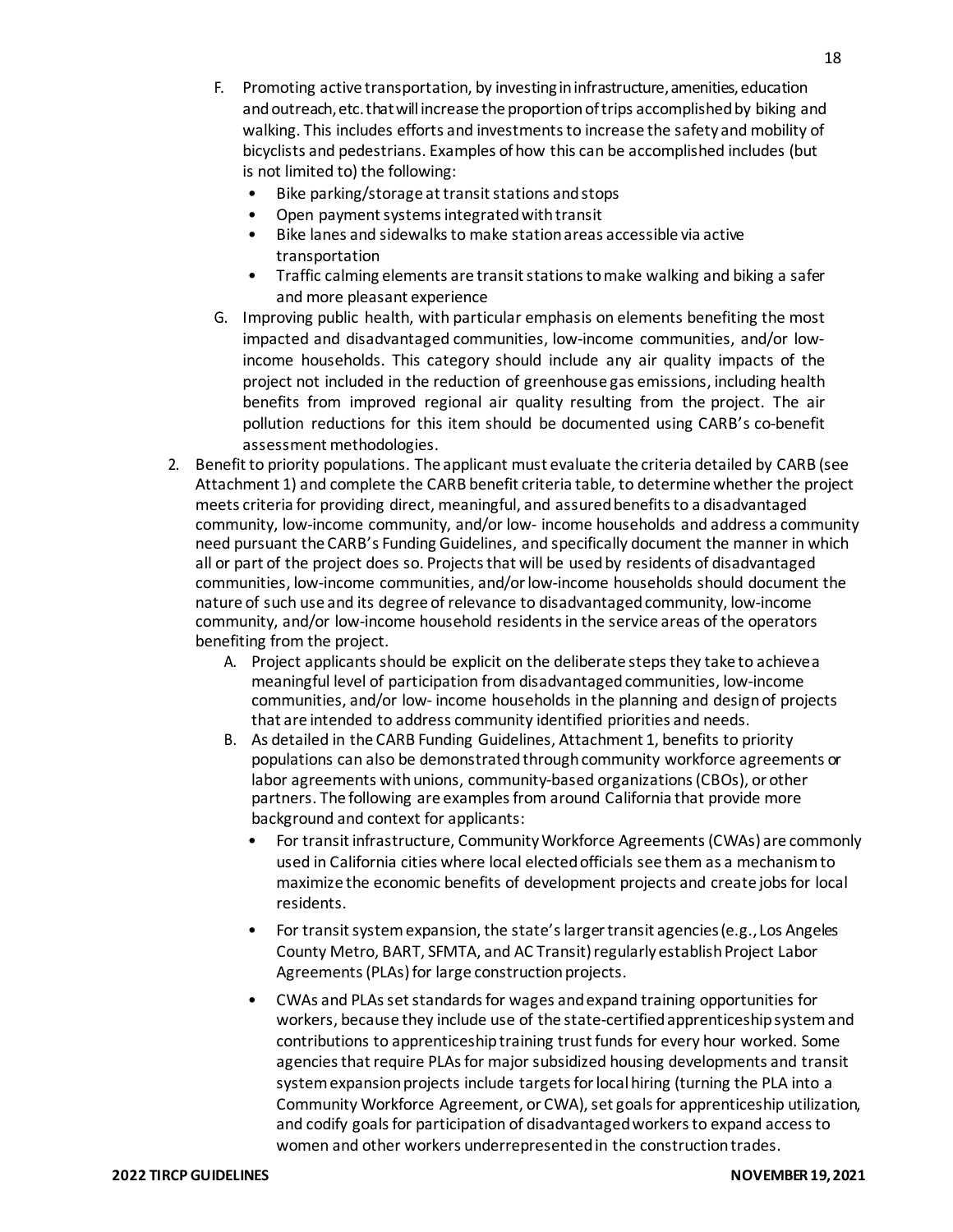- 3. The project priorities developed through the collaborationof two ormore railoperators and any memoranda of understanding between state agencies (including intercity rail joint powers authorities) andlocal or regionalrailoperators.
- 4. Geographic equity, with particular attention by applicants in identifying efforts to address underserved communities within an applicant's region or service area. The Transportation Agencywill separatelyapply geographic equity considerations at a statewide level.
- 5. Consistency with a plan or strategy contained in an adopted Sustainable Communities Strategy, as confirmed by the Metropolitan Planning Organization (MPO), or, in non-MPO regions, a regional plan that includes policies and programs to reduce greenhouse gas emissions. Especially in the case of large capital projects, inclusion in an applicable financially constrained SCS will be noted as evidence of regional funding commitment and enhanced likelihood of successful project delivery. Consistency with the 2018 State Rail Plan service and connectivity goals, if applicable. Projects that are part of a regional network and are considered regionally significant should be noted as such. All referenced documents should be included as an attachment.
- 6. Benefits to freight movement, consistent with the Sustainable Freight Action Plan and the goals of the California Freight Mobility Plan, if applicable. In shared passenger/freight rail corridors, use this category to document and discuss GHG reductions from a greater volume of goods movement by rail if applicable.
- 7. The extent to which a project has supplemental funding committed to it from non-state sources, with an emphasis on projects that leverage funding from private, federal, local or regional sources that arediscretionary.
- 8. For expansions of service, the presence and quality of a financial plan that analyzes the financial viability ofthe proposedservice, including the availability of any required operating financialsupport.

Highly rated projects will address and score highly on multiple secondary evaluation criteria, with clear documentation of claimed benefits. Clear documentation will include data related to evaluating the claimed benefits to the extent available. Agencies are encouraged to document in the secondary evaluation criteria categories of verifiable greenhouse gas reducing activities associated witha project that are not specifically captured in the primary evaluation categories and in the quantification tools provided by CARB.

#### <span id="page-19-0"></span>**10.3 Benefit to Priority Populations**

It is a goal of this program to maximize benefits to disadvantaged communities and low-income communities and households. Pursuant to the requirements of SB 535, as amended by AB 1550, the overall California Climate Investments Program funded with Cap-and-Trade auction proceeds must result in: (1) a minimum of 25% of the available moneys in the GGRF to projects located within, and benefiting individuals living in, disadvantaged communities, (2) an additional minimum of 5% to projects that benefit low-income households or to projects located within, and benefiting individuals living in, low-income communities located anywhere in the state, and (3) an additional minimum of 5% either to projects that benefit low-income households that are outside of, but within a 1/2 mile of, disadvantaged communities, or to projects located within the boundaries of, and benefiting individuals living in, low-income communities that are outside of, but within a 1/2 mile of, disadvantaged communities.

Information on California Climate Investments to Benefit Disadvantaged Communities with background on SB 535, AB 1550 and the CalEPA California Communities Environmental Health Screening Tool 3.0 (CalEnviroScreen), can be found at:

<https://calepa.ca.gov/EnvJustice/GHGInvest/>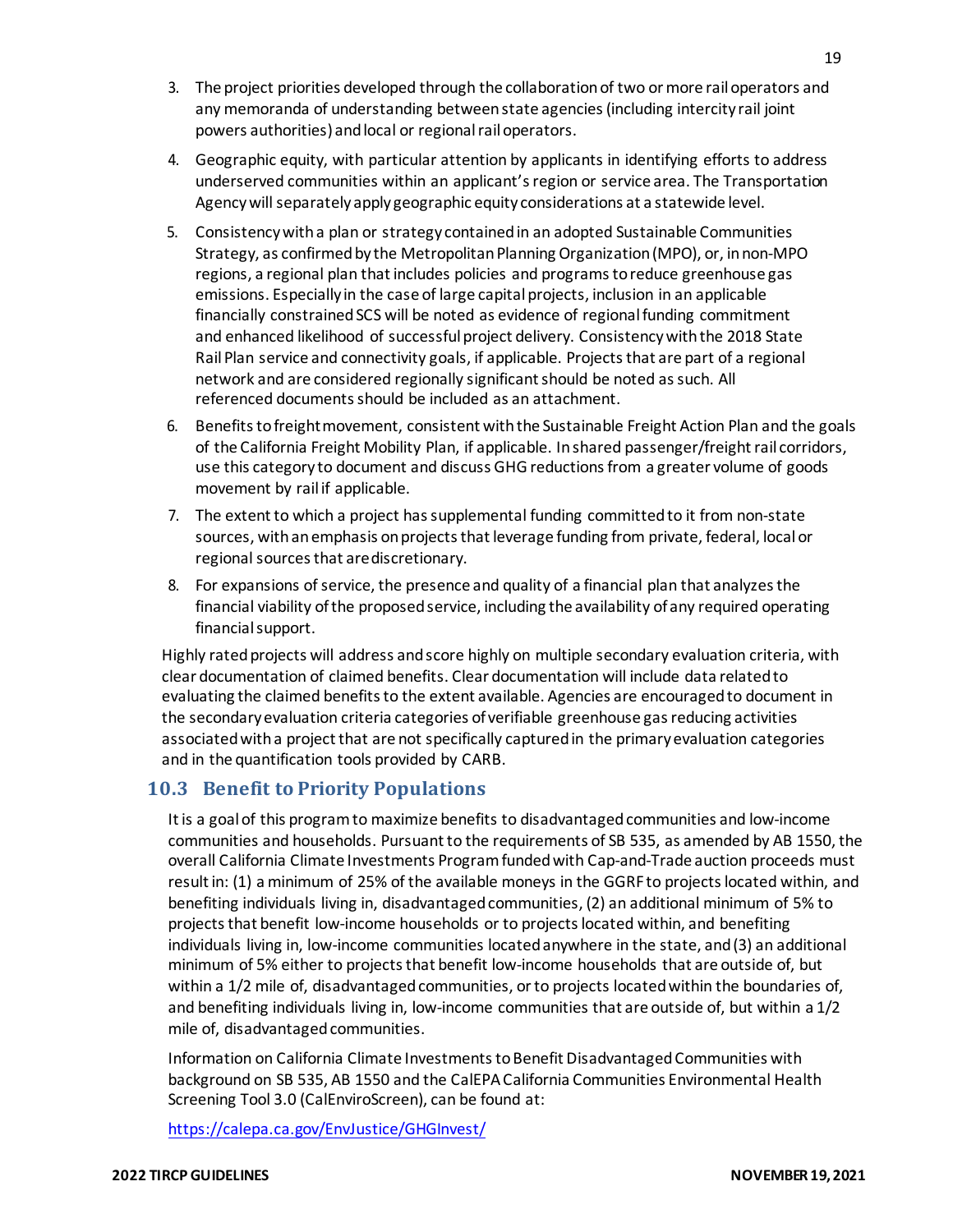In addition to contributing benefits towards meeting or exceeding the AB 1550 investment minimums, the TIRCP has a statutory investment target for benefits to disadvantaged communities required by SB 862 (a 25% minimum). This applies across the entire program regardless of funding source. Agencies are responsible for documenting compliance with these requirements.

Investments that are eligible to be counted toward AB 1550 as projects within and benefiting disadvantaged communities will also count toward meeting the SB 862 requirements. Refer to criteria in Funding Guidelines (further referenced below) for how to demonstrate benefit.

SB 862 requires CARB, in consultation with CalEPA, to develop funding guidelines for all agencies that are appropriated monies from the GGRF. These guidelines must include a component for how administering agencies should maximize benefits for disadvantage communities. The CARB funding guidelines are referenced in Attachment 1.

Applicants must complete and submit the CARB Benefit Criteria Table with their application.

In reviewing efforts to maximize benefits to disadvantaged communities, low-income communities, and/or low-income households, CalSTA may request review of applications by an advisory panel representing such stakeholders during the evaluation of applications. The primary goal of this panel will be to review proposed efforts (both pre-application and those proposed for the post-award period) and to either confirm that the applicant efforts will help align the proposed project with stakeholder and community needs, or to recommend efforts that would allow such needs to be addressed (see items 9 and 10 in section 9 describing how such efforts may be requested and funded as part of project selection.

## <span id="page-20-0"></span>**11 Project SelectionProcess**

CalSTA will evaluate applications for compliance with the objectives of the program and rate them based on the Primary and Secondary Criteria, assigning ratings such as "High," "Medium- High," "Medium," "Medium-Low", and "Low" to the specific alignment of the project to each of the selectioncriteria, and also considering the cost per ton of CO2e reduction and the risks of successful project delivery. Because of the wide variety in the type and size of projects that can be funded from this program, CalSTA may group projects for the purpose of comparing the ratings of like applications or for purposes of comparing projects within a region. In addition, projects with clear phases or scalability may be evaluated for the portion of the project that would receive the highest rating if partial funding for the project is under consideration. The highest rated applications that meet the program objectives will be selected for programming, except that CalSTA may make adjustments to meet the AB 1550 goals of this program and to provide for geographic equity.

In addition to being evaluated on the aforementioned criteria and benefit to priority populations, including addressing community needs, each application will also be assessed to determine the risk associated with the project's capacity to generate, as planned, transportation and greenhouse gas emission reduction benefits (including potential sensitivity to different project benefit outcomes), and to be delivered within budget, on time, and as designed.

Additional factors to be considered include:

- 1. The overall need and benefit of the project in the context of its contribution to advancing later phases ofthe project, other aspects of a region'slong-range plans ortowardsimproving the state's interregional transportationnetwork.
- 2. Project readiness and reasonableness of the schedule for project implementation, including the following:
	- A. Progress towards achieving environmental protection requirements.
	- B. The comprehensiveness andsufficiencyof agreements withkeypartners(particularly infrastructure owning railroads) that will be involved in implementing the project.
	- C. For projects that are not fully funded through construction due to funding contingencies (such as federal or local measure funds), the timing and amount of the project's future non-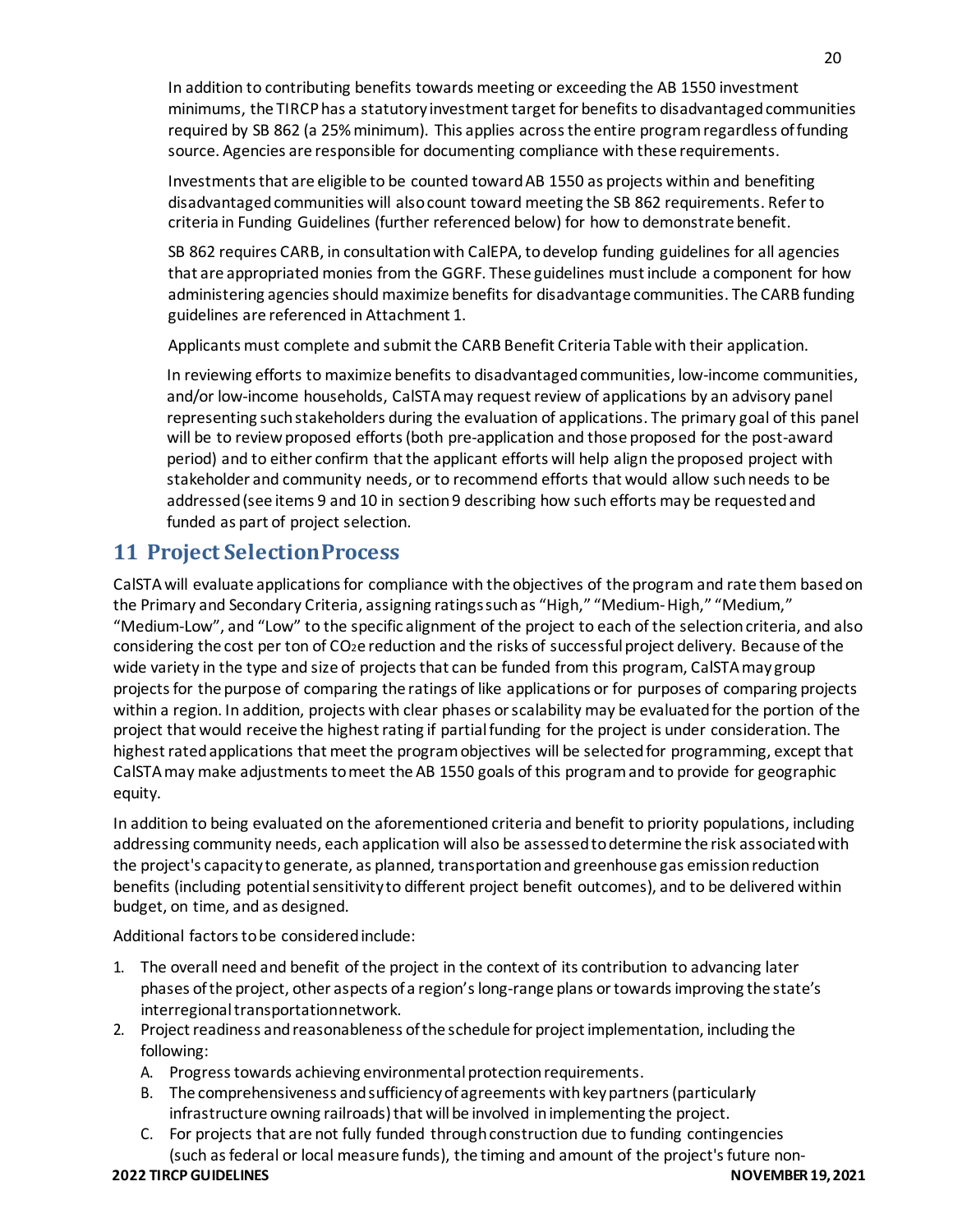committed investments.

- 3. The leveraging and coordination of funding from other greenhouse gas reduction programs such as Caltrans' Low Carbon Transit Operations Program, the SGC's Affordable Housing and Sustainable Communities Program or the CARB's Low Carbon Transportation funding program. The leveraging and coordination of funding from other private, federal, state (including SB1 funding programs like State Rail Assistance), local or regional sources, with consideration of those sources that are discretionary compared to those that are non- discretionary.
- 4. The alignment to the State Rail Plan, where relevant, which articulates a vision and specific service and delivery goals for coordinating schedules and physical infrastructure to deliver an integrated network by leveraging available resources.
- 5. The coordination of project development and delivery efforts in a regional and megaregional context to support an integrated, statewide rail and transit network. This should be articulated in the context of network integration and those agencies applying specifically for network integration funds or projects will be evaluated on their ability to describe the process for delivering an integrated project and its associatedbenefits.

Highly rated projects will clearly communicate a compelling need for the project in terms of specific benefits for the public and will demonstrate a high degree of project readiness with few risks related to proceeding into construction and operating services that achieve the proposed benefits once the project is completed. Most highly rated projects will have an approved environmental document. Those projects that are requesting TIRCP funds to complete the project's funding package (when combined with already committed other funds) will clearly communicate the acceleration in project delivery possible due to receipt of TIRCP funding even if the project may ultimately have been advanced with future local and state resources at a later date. Highly rated projects will quantify the benefits of such acceleration as part of the project application.

CalSTA will collaborate with other state entities when evaluating project proposals, including but not limited to: CARB, CalEPA, the California High-Speed Rail Authority, Caltrans, the Commission, the Department of Housing and Community Development, and the Strategic Growth Council.

CalSTA, or Caltrans acting on CalSTA's behalf, may request additional documentation to support statements or data provided in the applications. However, applicants should endeavor to be as clear as possible in their applications and not assume that opportunity will be provided to clarify or better support a submitted application. Supporting documentation should include spreadsheets, reports and methodology descriptions (with sources noted) when available.

Applications will proceed through a multi-step review process:

- 1. Basic screening for completeness andeligibility.
- 2. Reviewof applicationfor potentialsubdivision into project phases or components, review and analysis of ridership and GHG quantification, and summarization of project to assist technical panel review.
- 3. Initial rating of projects on each primary and secondary evaluation criterion (see section 10) and other additional factors (above in this section) described in the guidelines by multi-agency technical panels.
- 4. Consideration of technical panel ratings, geographic equity and degree of disadvantaged and/or low-income community benefits by a senior executive panel, with potential to request additional information from subject matter experts that may result in a revised rating on one or more evaluation criteria or factors.
- 5. Project selection by CalSTA, taking into consideration cross-cutting and comparative selection criteria that consider overall program objectives, geographic equity andexceeding program goals for benefits to disadvantaged communities, low-income communities, and/or low-income households.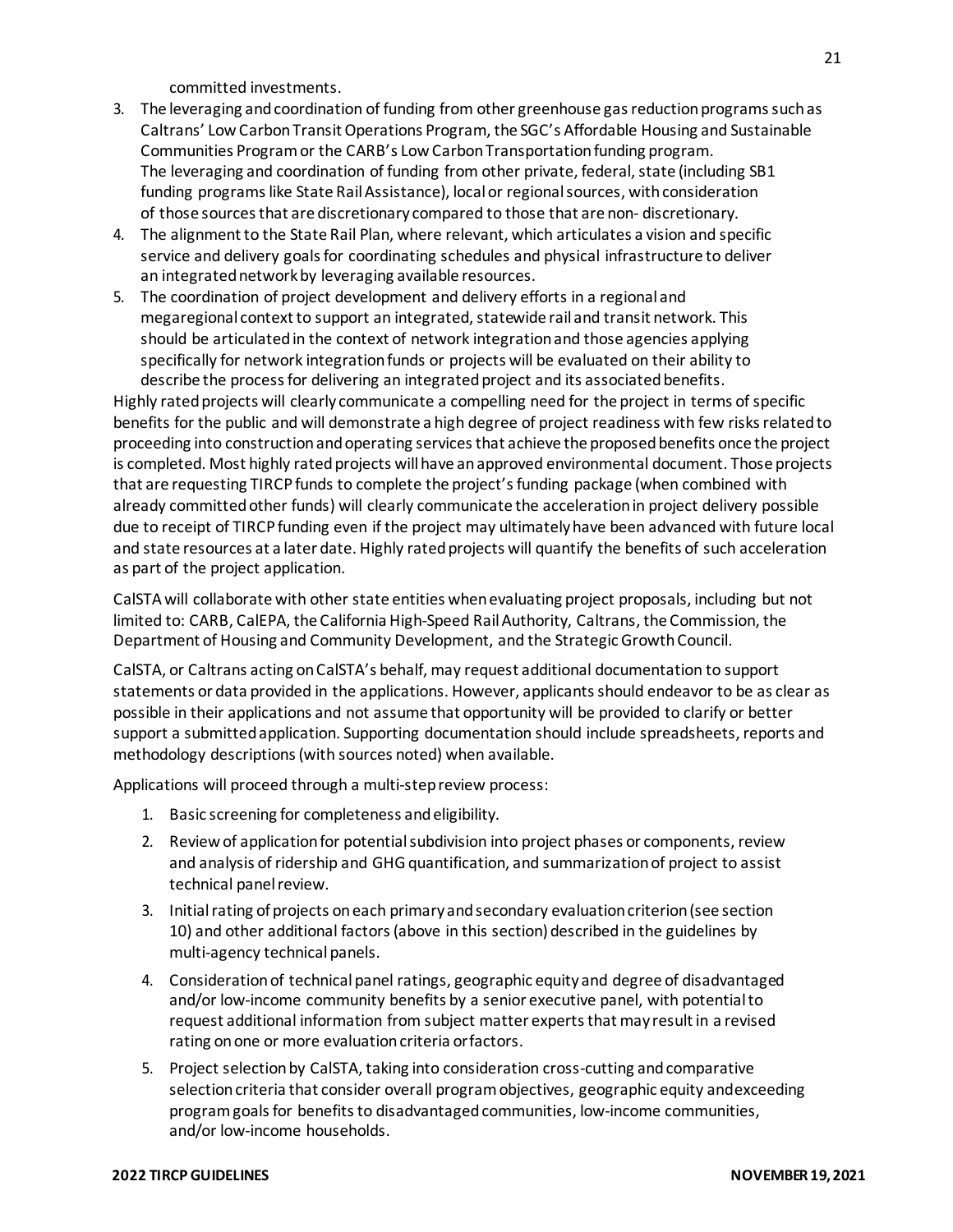## <span id="page-22-0"></span>**12 Programming**

CalSTA will publish its updated 5-year Program of Projects as part of the Cycle 5 award announcement, as established in the Call for Projects, and will present it to the Commission shortly thereafter. When CalSTA releases the program, it will include a narrative for each approved project that describes that project's rating for primary and secondary criteria as well as special considerations to achieve disadvantaged and/or low-income community benefit and geographic equity. Subsequent 5-year programs are expected to be approved by CalSTA biennially. CalSTA may call for additional applications, or adjust the existing Program of Projects between cycles, as warranted based on the level of auction proceeds.

CalSTA will develop and regularly update the Program Allocation Plan to guide the allocation of funds for the current program. The Program Allocation Plan for each fiscal year will include the amount to be funded from the TIRCP, and the estimated total cost of each project. The yearly allocation amounts will be based on the needs of separable project components and phases or based on the cash flow needs for projects that need multiple years tocomplete.

CalSTA will program and the Commission will allocate funding to projects in whole thousands of dollars and will include a project or project component only if it is fully funded from a combination of TIRCP and other committed funding. Funds will be considered as committed when they are programmed by CalSTA, when the agency or other funding partner with discretionary authority over the funds has made its commitment to the project by ordinance, resolution or appropriate contract vehicle. In the case of the Federal Transit Administration, recommendation of the project for funding in the *Annual Report on Funding Recommendations* for the Capital Investment Programis considered a commitment of funding. For federal formula funds, including Surface Transportation Program, Congestion Mitigation and Air Quality Improvement Program, and federal formula transit funds, the funding commitment may be by Federal approval of the Federal Statewide Transportation Improvement Program. For projects seeking federal discretionary funds such as New Starts, Core Capacity, or Small Starts, the commitment may take the form of federal acceptance into Accelerated Project Delivery and Development (in the case of Small Starts)with the expectationoffederal approvalof anExpeditedGrant Agreement, orfederal approvalof a project to enter Engineering (in the case of New Starts or Core Capacity) with the expectation of federal approval of a Full Funding Grant Agreement, as long as all funding, excluding TIRCP funding, is committed to the project. A project that is programmed prior to receiving federal approval for construction may be subject to deletion from the program, if federal funds are not received, federal funding is reduced or the scope of the federal commitment changes, unless other committed funding sources are identified that replace federal funding not obtained. Applicants considering a request for an award based on a commitment contingent on federal or local funds not yet awarded to the project, as described above, should anticipate the call for 2022 TIRCP projects by November 2021.

For local funding, the funding commitment may be demonstrated by inclusion of the project in a funding package, such as a sales tax measure, to be submitted to voters during this program cycle and with sufficient funding specified for the project to achieve full funding. The applicant shall provide evidence with the application that the project is included in a future funding package with funds sufficient to meet the local funding commitment when combined with other already available funds. A project that is programmed prior to receiving voter approval for project funding must succeed in receiving the voter approval, or the project may be subject to deletion from the program.

For projects with other funding partners that have entered into a contract vehicle committing their funding, access to the funding must occur before TIRCP funding will be approved for allocation to the project.

**2022 TIRCP GUIDELINES NOVEMBER 19, 2021** CalSTA may make an exception to its policy to only program a project if it is fully funded, if the project may be funded from a combination of TIRCP and other committed funding to allow a project to compete for funding from other greenhouse gas reduction programs (such as Caltrans' Low Carbon Transit Operations Program, the SGC's Affordable Housing and Sustainable Communities Program or the CARB's Low Carbon Transportation funding program) or from the Commission's Active Transportation or State Transportation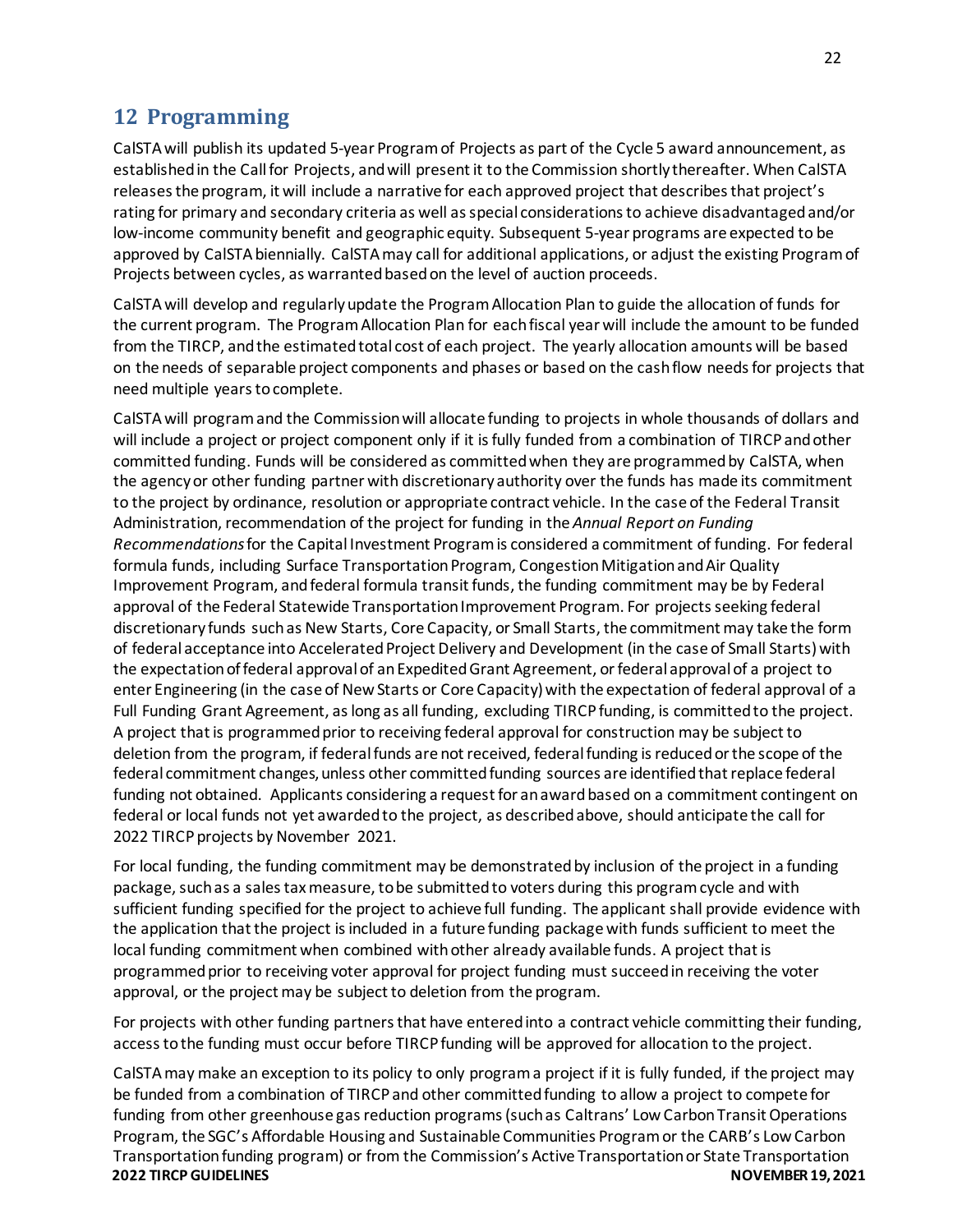Improvement Programs. A project intending to compete for funding in one of the aforementioned programs should indicate, if applicable, the separable elements to be funded from that source. A project that is programmed prior to receiving a commitment of funding from one of the aforementioned programs must receive the funding commitment no later than in the fiscal year in which the project is requesting a TIRCP allocation. If the project does not receive funding from that program and the project does not have separable elements, the project may be subject to deletion from the program.

If a project does not receive their anticipated federal, local or other funding commitments, CalSTA may delete the project from the program and consider selection of projects or components of projects that were highly rated but not selected due to lack of sufficient funds from previous rounds of TIRCP applications as long as the project is still viable and deliverable consistent with prior cycle programming and demonstrates acceptable levels of benefits with the most current quantification methodologies.

If, prior to seeking a Commission allocation, an award recipient does not make adequate progress to implement an awarded project in a timely manner or incurs delays through the action or inaction of the recipient, subrecipient or 3rd party associates, the project may be deleted from the TIRCP program. An applicant may resubmit a deleted project for consideration in future funding cycle. All current projects are subject to review prior to the Call for Projects to determine whether they are making adequate progress towards implementing the originally awarded project scope.

## <span id="page-23-0"></span>**13 Allocations and ProjectDelivery**

When an agency is ready to implement a project or project component, the agency will submit an allocation request through Caltrans' Division of Rail and Mass Transportation (DRMT). Allocation requests are expected to adhere to the preparation schedule established by Caltrans Office of California Transportation Commission Liaison (OCTCL) along with any additional time required for CalSTA's review and approval of a recommendation to the Commission for an allocation of funds. For planning by an award recipient, the time required from the submittal and approval of an allocation request can range from 60 to 90 days prior to date of a scheduled Commissionmeeting.

Caltrans will review the request and determine whether to recommend the request to the Commission for action. The Commission will consider the allocation of funds for a project only when it receives an allocation request with a recommendation from Caltrans and consistent with the TIRCP Program Allocation Plan. The recommendation will include a determination of project readiness, completion of funded phases that require completion prior to proceeding into the next phase, the availability of appropriated funding, and the availability of all identified and committed funding needed to support the specific allocation request. When Caltrans develops the project's construction allocation recommendation(s), the Commission expects Caltrans to certify the project's plans, specifications and estimates are complete, right-of-way clearances are achieved, and all necessary permits and agreements (including railroad construction and maintenance) are executed.

In compliance with Section 21150 of the PRC, the Commission will not allocate funds for design, right-ofway, or construction prior to documentation of environmental clearance under the California Environmental Quality Act and all needed environmental documents are provided for a Commission E-Resolution. As a matter of policy, the Commission will not allocate funds for design, right-of-way, or construction of a federally funded project prior to documentation of environmental clearance under the National Environmental Policy Act (NEPA). Exceptions to this policy may be made in instances where federal law allows for the acquisition of right-of-way prior to completion of NEPA review. If requested by the Commission, Caltrans will assist Commission staff in the preparation of agenda items presenting environmental documents to the Commission.

Projects that are awarded funding for network integration are to be allocated under the construction phase, unless such efforts are part of a task within an earlier phase of work. If allocated as a separable work effort, at the time of allocation, an agency must either environmentally clear the network integration work, usually with a Notice of Exemption, or provide a written statement certifying that the network integration project is exempt.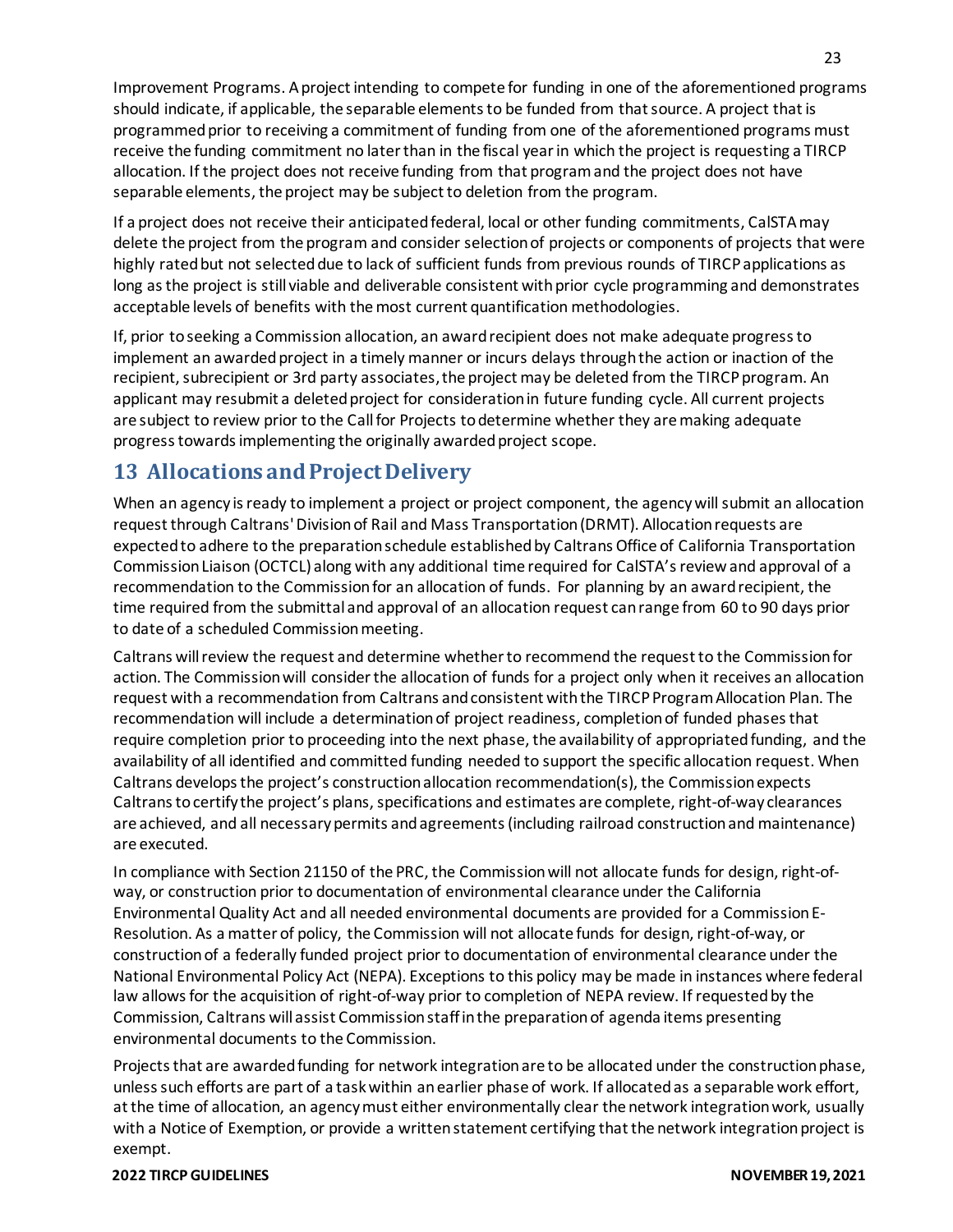CalSTA will request the Commission approve the allocation, if the funds are available as determined by CalSTA and Caltrans, and the allocation is necessary to implement the project as included in the adopted TIRCP Program Allocation Plan and Program of Projects. If there are insufficient program funds to approve an allocation, CalSTA may delay the recommendation to allocate funds to a project until a future fiscal year without requiring a Commission action. Agencies should not request Commission allocations unless prepared to award contracts related to the allocation within six months. Funds available following the deletion of a project may be re-awarded and allocated to a programmed project advanced from a future fiscal year or to a project amended into the program.

Details and instructions for the allocation, transfer and liquidation of funds allocated to implementing agencies are included in the Procedures for Administering Local Grant Projects in the State Transportation Improvement Program:

#### <https://dot.ca.gov/programs/local-assistance/forms/local-assistance-procedures-manual-forms>

The TIRCP is a reimbursement program for costs incurred. Costs incurred prior to Commission allocation and, for federally funded projects, federal project approval (i.e. Authorization to Proceed), are not eligible for reimbursement. Moreover, contracts against which reimbursements from TIRCP will be sought may not be awarded prior to funding allocation without specific pre-approval by CalSTA and approval of a Letter of No Prejudice by the Commission. For the procurement of rolling stock and buses, the exercising of an option or the certification of funds for TIRCP funded contract elements after Commission action may be considered to meet the milestone for contract award, provided that the agency is under no contractual obligation to pay any funds or penalty if the option is not exercised or the funds not certified. Confirmation of this approach should be sought prior to seeking an allocation of funds.

Caltrans will execute all appropriate contractual agreements with the implementing agency, under its delegated authority from CalSTA. These agreements may include project specific conditions required by CalSTA's award announcement and will be based on the awarded scope of work, schedule for completion and expected outcome of the project.

Prior to the completion of project design, an agency may propose to CalSTA modifications to the proposed project in order to achieve the same or greater level of benefits or reduced costs. Funds allocated for project development or right-of-way costs must be expended by the end of the fiscal year of allocation plus two additional fiscal years, unless a longer timeframe is requested at the time of allocation or the Commission approves a time extension subsequent to the allocation. Allocations for award are valid for six months from the date of allocation unless otherwise indicated at the time of allocation. For funds allocated for construction phase contracts, including rolling stock procurement, will have an expenditure timeline of 36 months after the award of a contract to complete (accept) the contract unless a longer timeframe is requested at the time of allocation or the Commission approves a time extension subsequent to the allocation. The implementing agency must submit a final invoice to Caltrans no later than 180 days after contract acceptance.

<span id="page-24-0"></span>Additional details relevant to the Commission's Allocation Policy can be found in Resolution G-20-61 on the Commission's website.

## **13.1 Letter of No Prejudice**

An agency may apply for a Letter of No Prejudice (LONP) for a project or for any component of a project included in the approved Program of Projects. Statutory authority is provided in Section 75225 of the PRC as added by SB 9. The Commission as authorized by statute adopted guidelines for approval of LONPs for specific programs, including the Transit and Intercity Rail Capital Program. All LONP requests must follow the Commission's currently adopted LONP guidelines. Any request for an LONP will be submitted through Caltrans for concurrence by CalSTA and Commission approval.

**2022 TIRCP GUIDELINES NOVEMBER 19, 2021** If an LONP is approved by the Commission, it allows the implementing agency to award a  $3<sup>rd</sup>$ party contract(s) and advance a project by expending its own funds (incur reimbursable expenses) for any component of the project that is the subject of the LONP prior to allocation.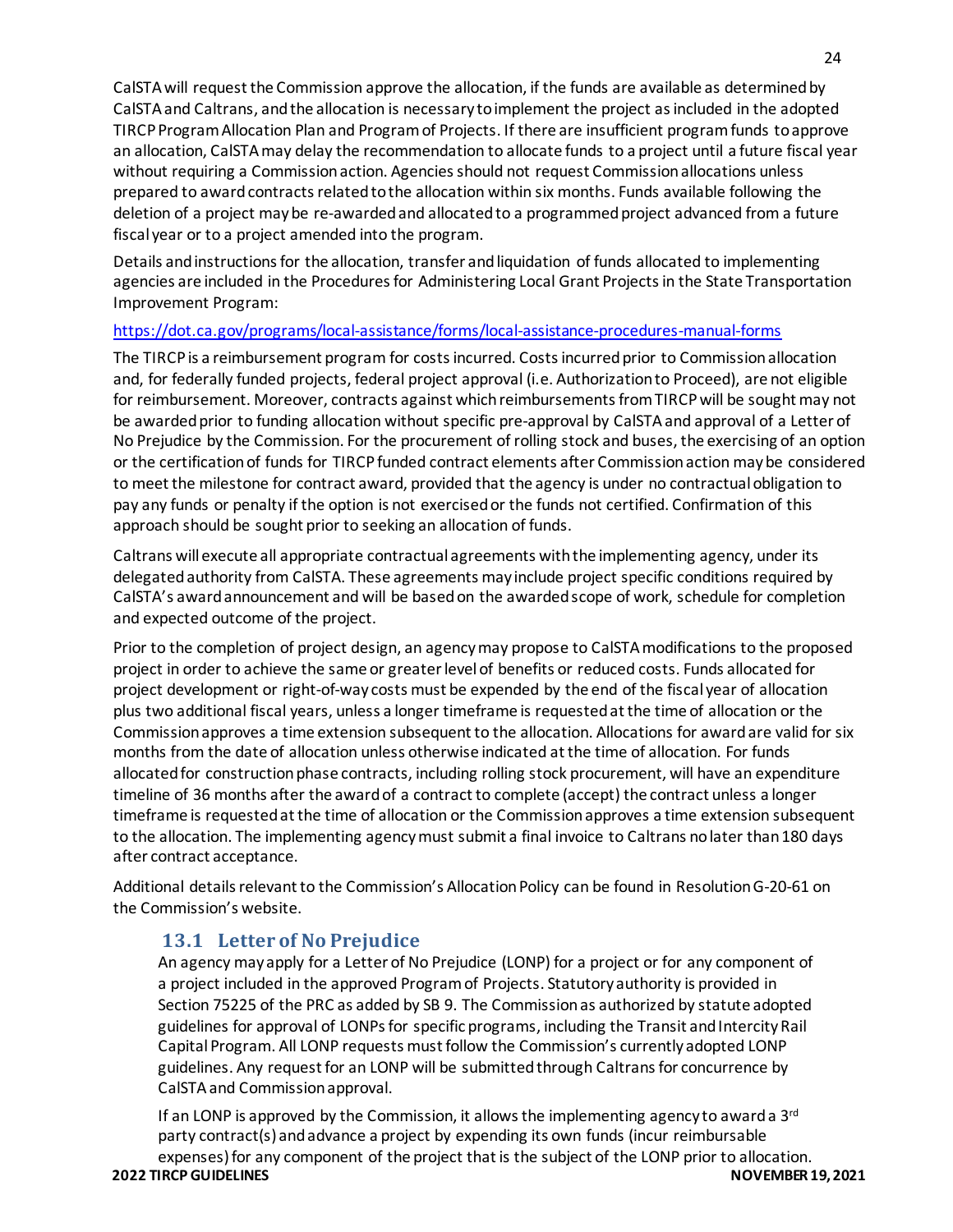The amount will be reimbursed if all the following conditions are met:

- 1. The project or project component for whichthe letter ofno prejudice was requested has commenced and the expenditures have been incurred.
- 2. The expenditures are eligible for reimbursement in accordance with applicable laws and procedures. If expenditures made by the lead applicant agency are determined to be ineligible, the state has no obligation to reimburse those expenditures.
- 3. The agency complies with all legal requirements for the project, including the requirements ofthe California Environmental QualityAct(Division 13 (commencing with Section 21000)).
- 4. There are moneys in the GGRF or from SB 1 revenues designated for the program that are sufficient to make the reimbursement payment.

#### <span id="page-25-0"></span>**13.2 Multiyear Funding Agreement**

An agency may apply to CalSTA for a multiyear funding agreement. Statutory authority is provided in Section 75224 (d) of the PRC. Any such agreements shall be implemented in cooperation with the Commissionby inclusion of the anticipated multi-year cash flow commitment in the applicable allocation action at the time a project or project component is allocated. If approved by CalSTA, the multiyear funding agreement would operate similar to a federal Full Funding Grant Agreement, wherein an agency may receive an allocation and implement a project at risk, with receipt of future state revenue dependent on legislative appropriation and/or receipt of program SB 1 revenue or Cap-and- Trade auction proceeds. The state would not be responsible for any borrowing costs an agency may incur, or other costs, allocated with the timeline of state revenue availability. The most up-to-date cash flow commitments to projects or project components are reflected in the Program Allocation Plan.

Pursuant to Section 75224, the multiyear funding agreement would be for an amount of program money and for any duration, as determined jointly by the CalSTA and the applicant. CalSTA may agree to a duration that exceeds the five-year programming cycle, if deemed helpful in completing large transformative capital projects. Other requirements for the program will be included in the multiyear funding agreement as determined by CalSTA in cooperation with the applicant and the Commission.

#### <span id="page-25-1"></span>**13.3 Project Delivery Deadline Extensions and Timely Use of Funds**

Once an awardee has been allocated TIRCP funding, funds are subject to the Commission's timely use of funds policy and for the construction phase, awardees are expected to execute the third-party contract within six months of the allocation. Under CalSTA concurrence and with Commission action, an extension may be granted for the period of contract award, project completion or project reimbursementif it finds that an unforeseen or extraordinary circumstance has occurred that justifies the extension. The extension will not exceed the period of delay directly attributable to the extraordinary circumstance.

There are separate deadlines, for award of a contract, for project completion and project reimbursement and each project component has its own deadlines.

All requests for project delivery deadline extensions should be submitted by the agency responsible for project delivery to Caltrans at least 60 days prior to the specific deadline for which the particular extension is requested (e.g., 60 days prior to June 30 to request the extension of allocation deadlines). The extension request should describe the specific circumstance that justifies the extension and identify the delay directly attributable to that circumstance. Caltrans will review extension requests and provide a recommendation to CalSTA for concurrence and then submit to the Commission for formal approval.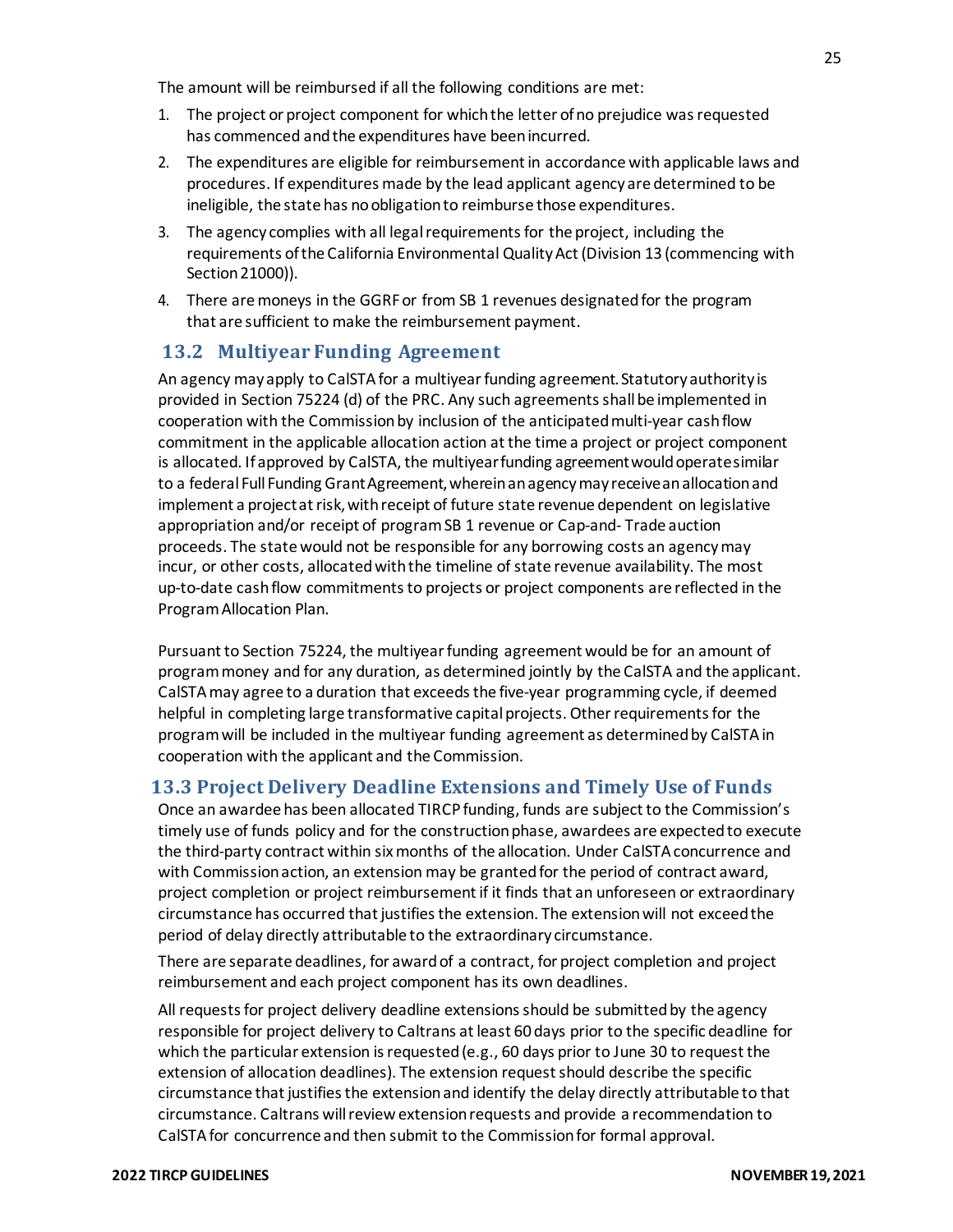After the Commission allocation, any costs incurred for eligible work will not be reimbursed until the appropriate agreements (Master Agreement and Project Supplement/Amendment) with the local agency have been executed and must remain in effect over the time required to complete capital improvements, implement services and fulfill the reporting requirements of benefits and outcomes associated with the award.

## <span id="page-26-0"></span>**14 ProjectReporting**

As a condition of the project selection and allocation, the implementing agency must submit to Caltrans quarterly reports on the activities and progress made toward implementation of the project and a final delivery report. The purpose of the reports is to ensure that the project achieves the goals of the program, is executed in a timely fashion, and is within the scope and budget identified when the decision was made to fund the project.

Recordkeeping and reporting requirements will apply through the life of the project. All recordkeeping and reports must be consistent with the reporting requirement, quantification methodologies and records retention periods developed by CARB (see Attachments 1, 2 and 3). At a minimum, agencies must report on all projects selected for funding, progress on each funded project, and the benefits (GHG and co-benefits) achieved. Implementing agencies should note that additional Project Outcome Reporting may be required and is subject to modification based on the evolving needs of the program. Caltrans may provide assistance through Cal-ITP on real-time information and payments to streamline reporting requirements. For projects benefiting disadvantaged communities, low-income communities, and/or low-income households, reports must identify and include metrics to demonstrate the benefits being achieved and how community needs are being met, consistent with CARB's Funding Guidelines. Some reported project information will be publicly available on the CARB website, including the amount of funding that is being spent on projects that benefit disadvantaged communities, low- income communities, and/or low-income households.

Consistent with CARB's Funding Guidelines, local agencies will now be required to report on job cobenefits, in addition to all other reporting requirements. Job co-benefits refer to California jobs supported, not created, by California Climate Investments. Jobs supported by California Climate Investments include direct, indirect, and induced employment.

At the time of application, applicants are required to submit a job co-benefit modeling tool, which is based upon a co-benefit assessment methodology developed by CARB. Once an awarded project has been implemented, funding recipients will also be required to report actual (not modeled) jobs data via the semiannual reporting process.

Within one year of the project becoming operable, or a later time period if approved by CalSTA, the implementing agency must provide a final delivery report to Caltrans which includes:

- 1. The scope of the completed project as compared to the programmed project.
- 2. Performance outcomes derived from the project as compared to those described in the project application. This should include before and after measurements and estimates (ridership/service levels, greenhouse gas reductions included updated estimates the greenhouse gas reductions over the life of the project, benefit to disadvantaged communities, low-income communities, and/or low-income households, project co-benefits, etc.), and an explanation of the methodology used to quantify the benefits.
- 3. Before and after photos documenting the project.
- 4. The final costs as compared to the approved project budget by component and fund type, and an estimate of the TIRCP funds spent to benefit disadvantaged communities, low-income communities, and/or low-income households.
- 5. Its durationas comparedtothe project schedule in the project application.

For all projects other than components that fund limited-term operations of new and expanded transit service, annual reporting on outcomes will continue for 36 months after becoming operational (i.e., vehicle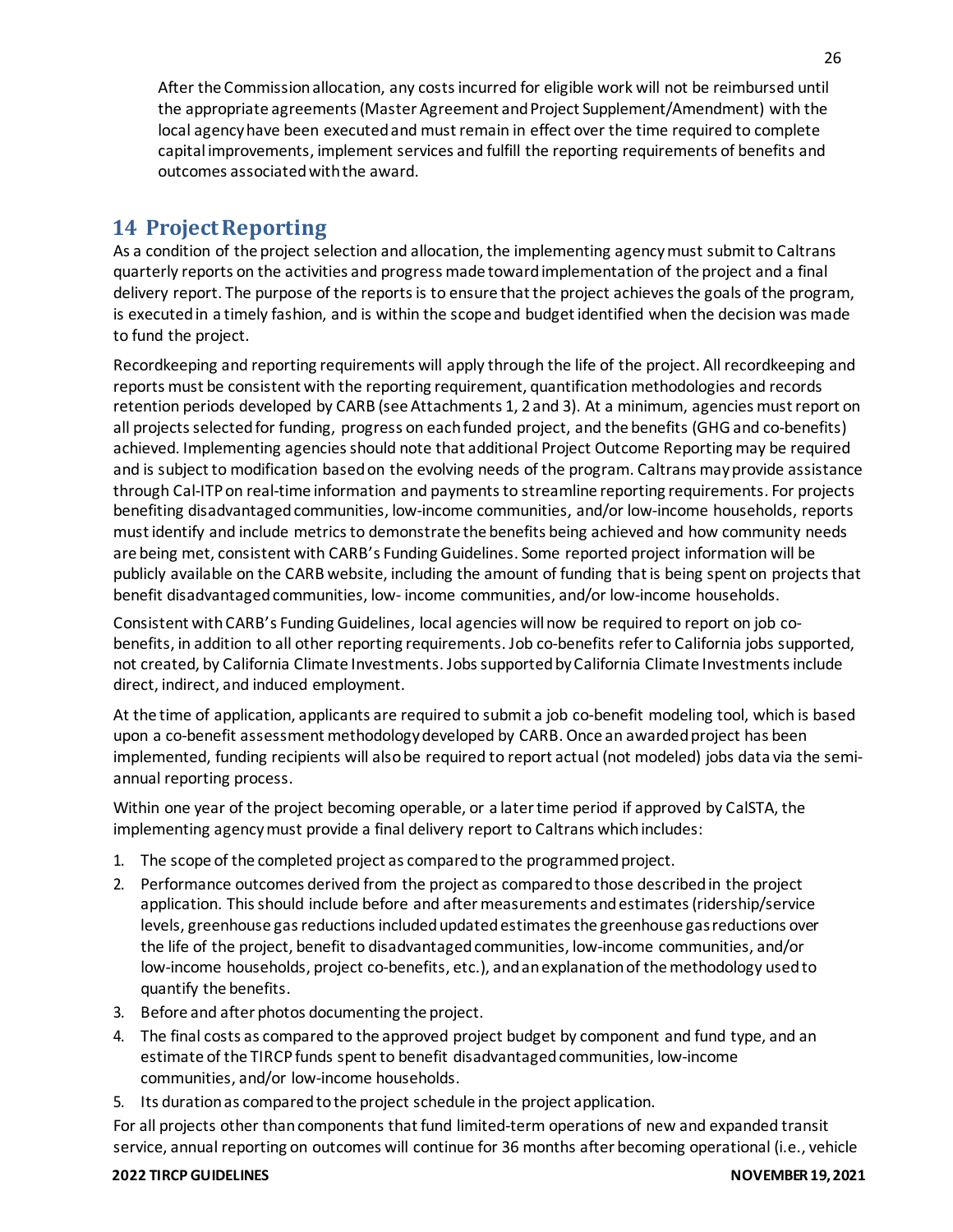or equipment is operational, or construction is complete and transit service is operational). The metrics to be reported vary by project type as shown in the table below.

| Capital Improvements that Result in New or Expanded Transit Service or Increase Mode Share on Existing<br><b>Transit Service</b> |                                             |                                                                                                                                                                                                                            |  |  |
|----------------------------------------------------------------------------------------------------------------------------------|---------------------------------------------|----------------------------------------------------------------------------------------------------------------------------------------------------------------------------------------------------------------------------|--|--|
| <b>Metric</b>                                                                                                                    | <b>Unit</b>                                 | <b>Method</b>                                                                                                                                                                                                              |  |  |
| Tracking dates of data submission                                                                                                | mm/dd/yyyy                                  | n/a                                                                                                                                                                                                                        |  |  |
| Days of operation per year                                                                                                       | Days/year                                   | Evaluation of service schedule                                                                                                                                                                                             |  |  |
| Average daily ridership                                                                                                          | Unlinked trips/day                          | Ridership survey (conducted by city, county,<br>district/authority, metropolitan planning<br>organization, non-profit, or academia),<br>ticket and transit pass sales, automatic<br>passenger counter, driver counts, etc. |  |  |
| <b>New Vehicle(s) for Existing Transit Service</b>                                                                               |                                             |                                                                                                                                                                                                                            |  |  |
| <b>Metric</b>                                                                                                                    | <b>Unit</b>                                 | <b>Method</b>                                                                                                                                                                                                              |  |  |
| Tracking dates of data submission                                                                                                | mm/dd/yyyy                                  | n/a                                                                                                                                                                                                                        |  |  |
| Fuel/energy consumption or vehicle<br>miles traveled                                                                             | Gallons/year by fuel<br>type, kWh/year,     | Evaluation of fueling, utility, mileage, or<br>other operating records                                                                                                                                                     |  |  |
| Range in fuel/energy consumption or<br>annual vehicle miles traveled                                                             | scf/year, or vehicle<br>miles traveled/year |                                                                                                                                                                                                                            |  |  |

Upon request from the implementing agency, Caltrans may consider requests to delay reporting on before and after or other performance outcome data until two years after project operation if similar data is requested by the Federal Transit Administration or if the agency deems such delay would improve the reliability of the report.

For the purpose of this section, a project becomes operable when the construction contract is accepted or acquired equipment is received.

The State of California has the right to review project documents and conduct audits during project implementation and over the life of the project. Caltrans or another State agency may audit a sample of TIRCP projects to evaluate the performance of the project, determine whether project costs incurred and reimbursed are in compliance with the executed project agreement or approved amendments thereof; state and federal laws and regulations; contract provisions; and program guidelines, and whether project deliverables (outputs) and outcomes are consistent with the project scope, schedule, and benefits described in the executed project agreement or approved amendments thereof. A report on the projects audited must be submitted by the auditing agency to CalSTA.

## <span id="page-27-0"></span>**15 ProjectAdministration**

Caltrans will administer the TIRCP consistent with these guidelines and all applicable Commission and Caltrans policies and procedures for the administration of similar grant programs.

Projects awarded funding from TIRCP are expected to document and publicize the Transit and Intercity Rail Capital Program in proper context when developing press releases and board documents, or in hosting public events such as project groundbreakings. References should be made to TIRCP, the California State Transportation Agency as the program sponsor, and the Greenhouse Gas Reduction Fund and SB 1 program as fund sources, as applicable, in order to ensure transparency regarding the funding of the project. Additional details will be provided to program award recipients.

Agencies must encumber and expend monies consistent with State law and ensure that GGRF monies are utilized consistent with the expenditure record submitted by Caltrans and required by SB 1018. A determination that use of GGRF monies is not consistent with the expenditure record and does not further the purposes of AB 32 may occur during legal proceedings or during an audit or program review conducted by the Bureau of State Audits, Department of Finance, a third-party auditor, or the CARB.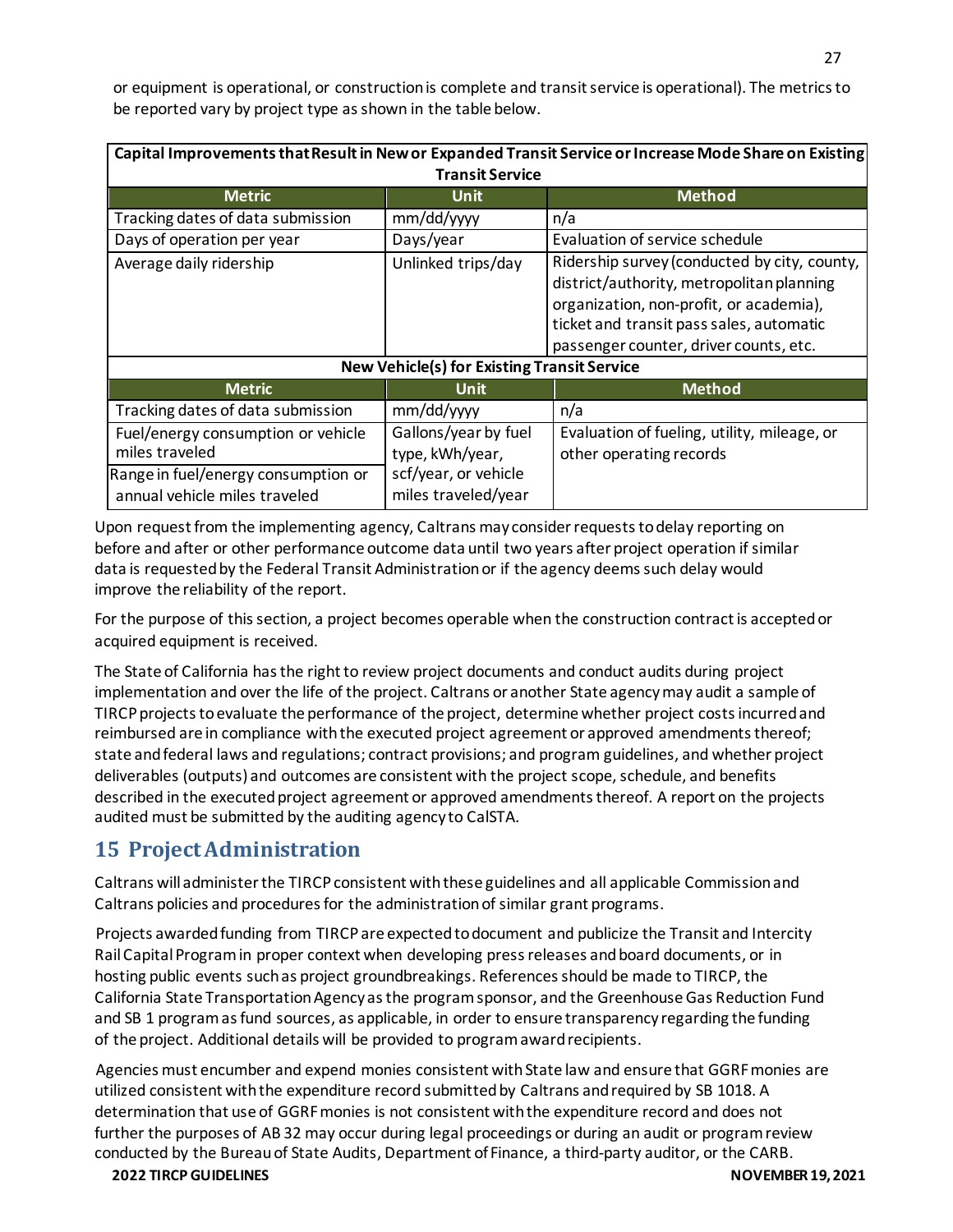Depending on the outcome of those proceedings or review, agencies may be required to return monies to the state if expenditures are not consistent with the statutory requirements (such as not furthering the purposes of AB 32).

Audits and on-site monitoring can take place at any time at the discretion of CalSTA, without prior warning given to the agency. CalSTA has the right to audit the project records, including technical and financial data of the Project Applicant, the Implementing Agency, and any consultant or sub-consultants at any time after award, during the course of the project and for three years from the date of the final closeout of the project, therefore all project records shall be maintained and made available at the time of request.

The state may terminate the grant for any reason at any time if it learns of or otherwise discovers that there are allegations supported by reasonable evidence that a violation of any state or federal law or policy by the grantee which affects performance of this or any other grant agreement or contract entered into with the State. If a grant is terminated, the agency may be required to fully or partially repay funds from the TIRCP.

## <span id="page-28-0"></span>**16 ProjectExpenditures**

Caltrans and CalSTA reserve the right to ask any agency to complete a Cash Flow projections form. The form includes collecting the subtotal for Greenhouse Gas Reduction Fund, Project Approval & Environmental Document, Plans, Specifics & Estimates, Right ofWay and Construction. For more information on retrieving the Cash Flow form, please contact *tircpcomments@dot.ca.gov*.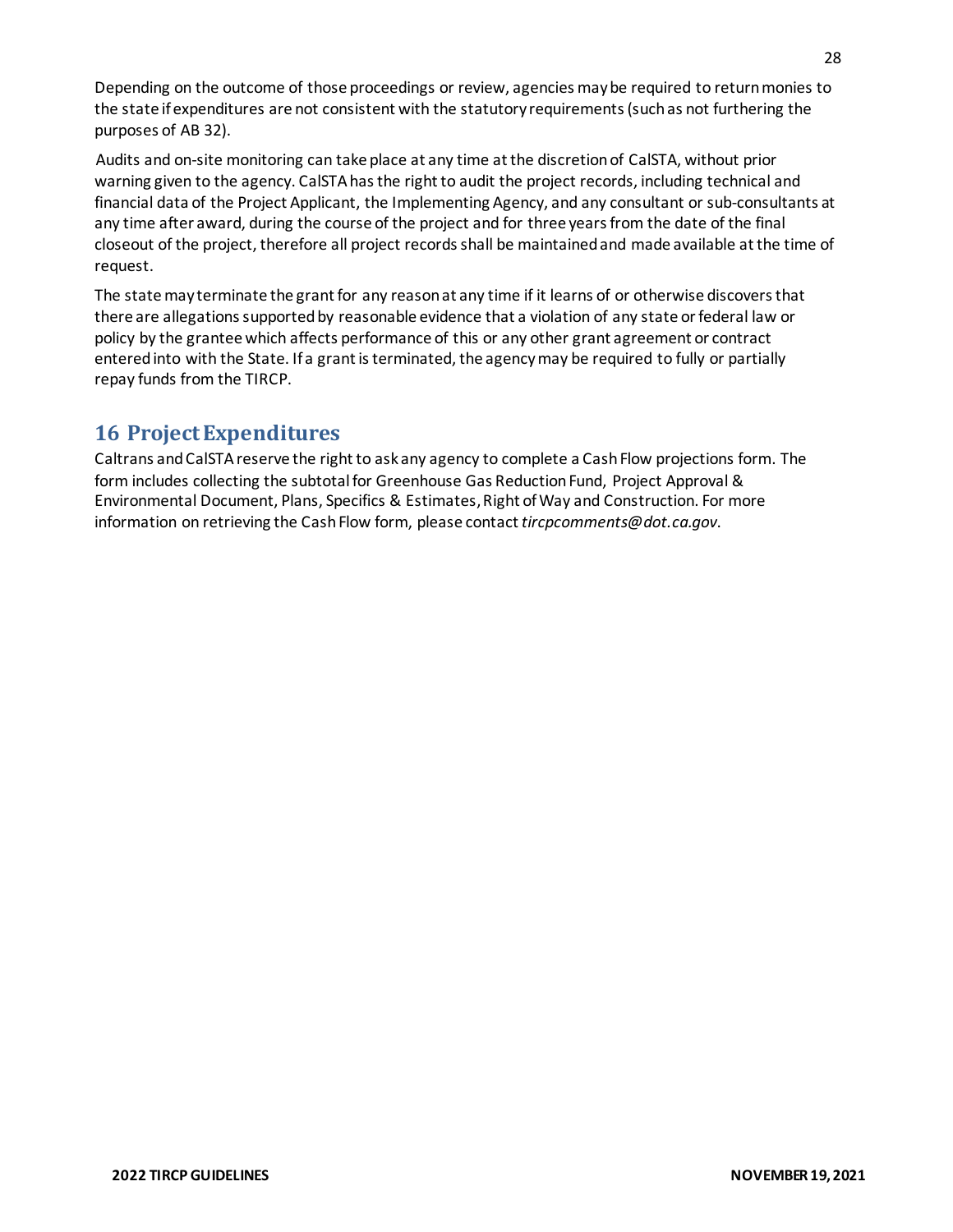## <span id="page-29-0"></span>**Attachment 1: CCI Funding Guidelines for Administering Agencies**

#### **Investments to Benefit Disadvantaged Communities and Low-Income Communities and Households**

The California Air Resources Board (CARB) released the "Funding Guidelines for Agencies Administering California Climate Investments" (Funding Guidelines) on August 30, 2018.

The 2018 Funding Guidelines provide flexibility in implementing a diverse set of investments while maintaining transparency of outcomes and ensuring meaningful community benefits from these investments. These guidelines align with the Legislature's priorities found in [AB 398](https://leginfo.legislature.ca.gov/faces/billNavClient.xhtml?bill_id=201720180AB398) and Fiscal Year (FY) 2017-18 appropriations. These guidelines reflect the increasingly important role of California Climate Investments in facilitating the reduction of greenhouse gases while also reducing air pollution, helping communities adapt to the impacts of climate change, and providing meaningful benefits to disadvantaged communities, low-income communities, and low-income households (also referred to as ["priority](https://webmaps.arb.ca.gov/PriorityPopulations/)  [populations"](https://webmaps.arb.ca.gov/PriorityPopulations/)), among other statutory requirements.

CARB collaborates with agencies that administer California Climate Investments programs to develop individual targets for each program to drive investments that achieve direct and meaningful benefits to [priority populations](https://www.arb.ca.gov/cc/capandtrade/auctionproceeds/communityinvestments.htm) and help ensure that statutory requirements are met, which are described in AB 1550.

Additional information can be found at the following CARB websites:

<https://ww2.arb.ca.gov/resources/documents/cci-funding-guidelines-administering-agencies>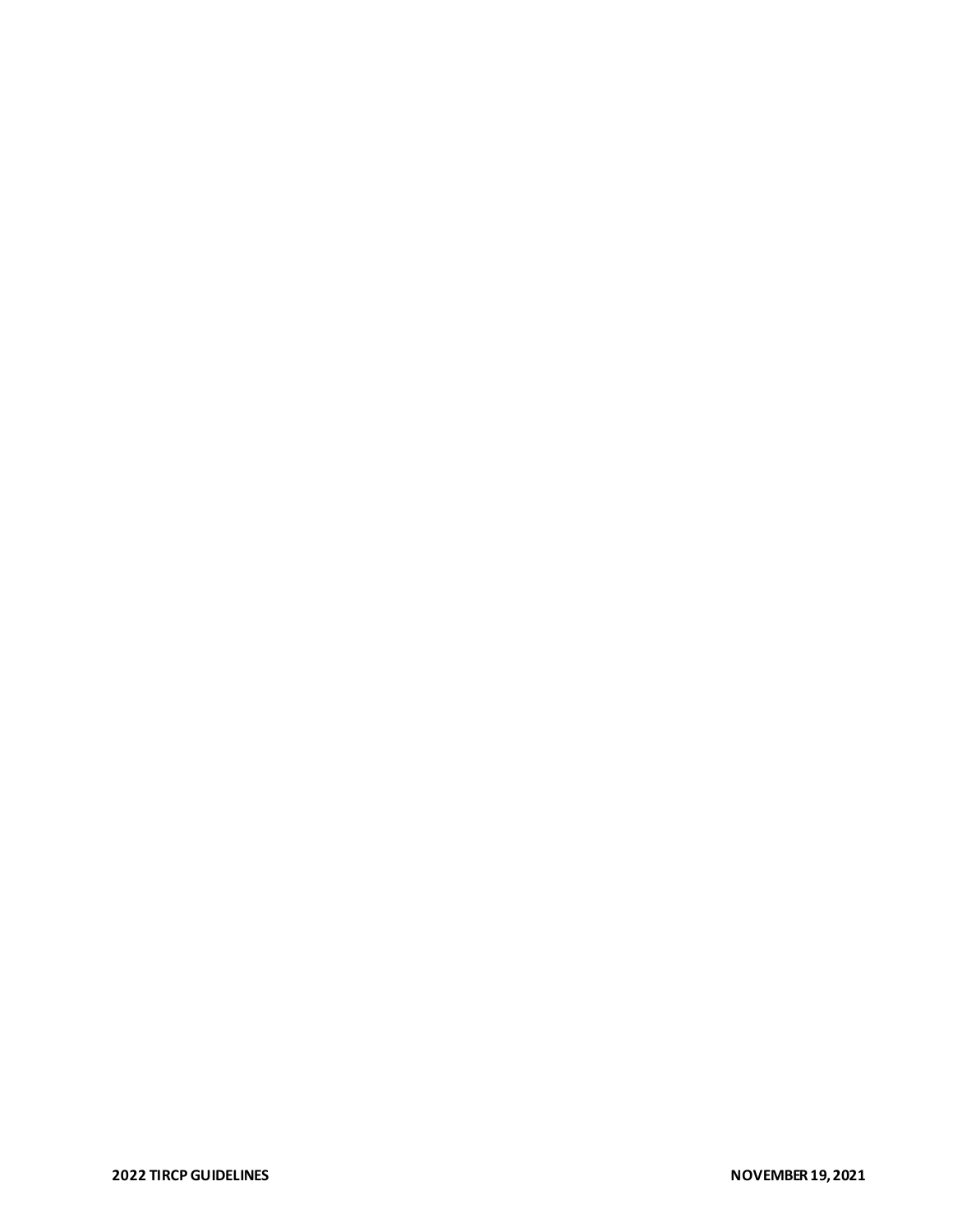## <span id="page-31-0"></span>**Attachment 2: Quantification Methodology and Co-Benefit Assessment Methodology**

#### **CCI Quantification and Reporting Materials**

Administering agencies must use the Funding Guidelines with the resources provided by CARB to develop effective programs and demonstrate compliance with program requirements.

Resources include Quantification Methodologies (QMs) and Calculator Tools for estimating greenhouse gas (GHG) emission reductions and co-benefits; Benefit Criteria Tables (BCTs) for determining benefits to priority populations; and Reporting Templates for reporting outcomes.

CARB staff developed the [TIRCP QM](https://www.arb.ca.gov/cc/capandtrade/auctionproceeds/calsta_tircp_finalqm_cycle4.pdf?_ga=2.153538232.1048667823.1635195376-1725670222.1600706853) and associate[d Calculator Tool](https://www.arb.ca.gov/cc/capandtrade/auctionproceeds/calsta_tircp_finalcalculator_cycle4.xlsx?_ga=2.229951516.1048667823.1635195376-1725670222.1600706853) to provide guidance for estimating the GHG emission reductions and selected co-benefits for each proposed project type. The calculator tool automates methods described in the QM document, outlines documentation requirements, and provides a link to a step-by-step user guide with project examples. Projects will report the total project GHG emission reductions and co-benefit estimated using the TIRCP Calculator tool as well as the total project GHG emission reductions per dollar of GGRF funds.

Using many of the same inputs required to estimate GHG emission reductions, the TIRCP Calculator Tool will estimate the following co-benefits and key variables from TIRCP projects

- ROG emission reductions (lbs),
- NOx emission reductions (lbs),
- PM2.5 emission reductions (lbs),
- Diesel PM emission reductions (lbs),
- Passenger VMT reductions (miles),
- Fossil fuel use reductions (gallons),
- Fossil fuel energy use reductions (kWh),
- Passenger travel cost savings (\$), and
- Energy and fuel cost savings (\$).

Additional co-benefits for which CARB assessment methodologies were not incorporated into the TIRCP Calculator Tool may also be applicable to the project. Applicants should consult the TIRCP guidelines, solicitation materials, and agreements to ensure they are meeting TIRCP requirements. All CARB co-benefit assessment methodologies are available at: [https://ww2.arb.ca.gov/resources/documents/cci](https://ww2.arb.ca.gov/resources/documents/cci-methodologies)[methodologies](https://ww2.arb.ca.gov/resources/documents/cci-methodologies)

Reporting templates are developed specifically for each program within California Climate Investments. These templates are used by TIRCP staff to report on outcomes from all projects funded by TIRCP.

Note: Quantification methods have been developed specifically for each GGRF programs and are not intended for use in other programs.

Additional information can be found at the following CARB website: <https://ww2.arb.ca.gov/resources/documents/cci-quantification-benefits-and-reporting-materials>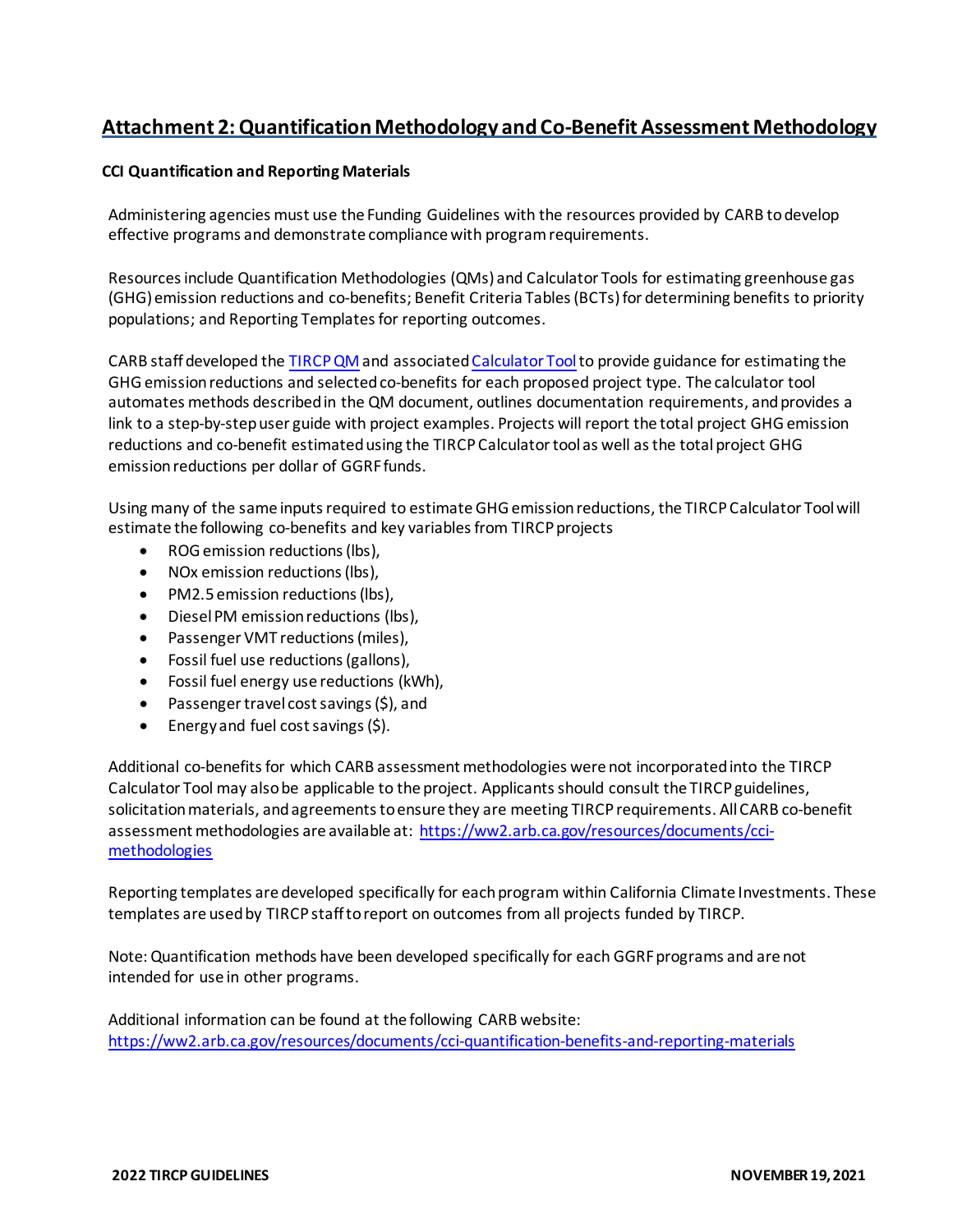#### **Co-benefit Assessment Methodology**

California Climate Investments support the State's climate change goals and provide many additional benefits to individuals, households, businesses, and communities. These "cobenefits" include social, economic, and environmental benefits. CARB provides guidance on quantification methods and reporting to administering agencies. CARB contracted with the University of California, Berkeley (UC Berkeley) to help research and develop methods for evaluating project co-benefits. Guidance on using the co-benefit assessment methodologies is contained in [CARB's Funding Guidelines.](https://ww2.arb.ca.gov/resources/documents/cci-funding-guidelines-administering-agencies)

The co-benefits were prioritized based on administering agency input and broad applicability to California Climate Investments programs. UC Berkeley first reviewed the scientific data to determine if methods could be developed and summarized the findings in literature reviews. Next, UC Berkeley and CARB developed Co-benefit Assessment Methodologies where feasible. CARB solicited public comment on draft versions in Spring 2018 prior to posting final Co-benefit Assessment Methodologies. CARB may review and update assessment methodologies periodically based on new or evolving project types; new legislation; available resources; new scientific developments or tools, or modifications in the analytical tools or approaches upon which the methodologies were based; or input from administering agencies or the public.

The California Air Resources Board is updating the Co-benefit assessment methodology. See the following website for the final methodology.

<https://ww2.arb.ca.gov/resources/documents/cci-methodologies>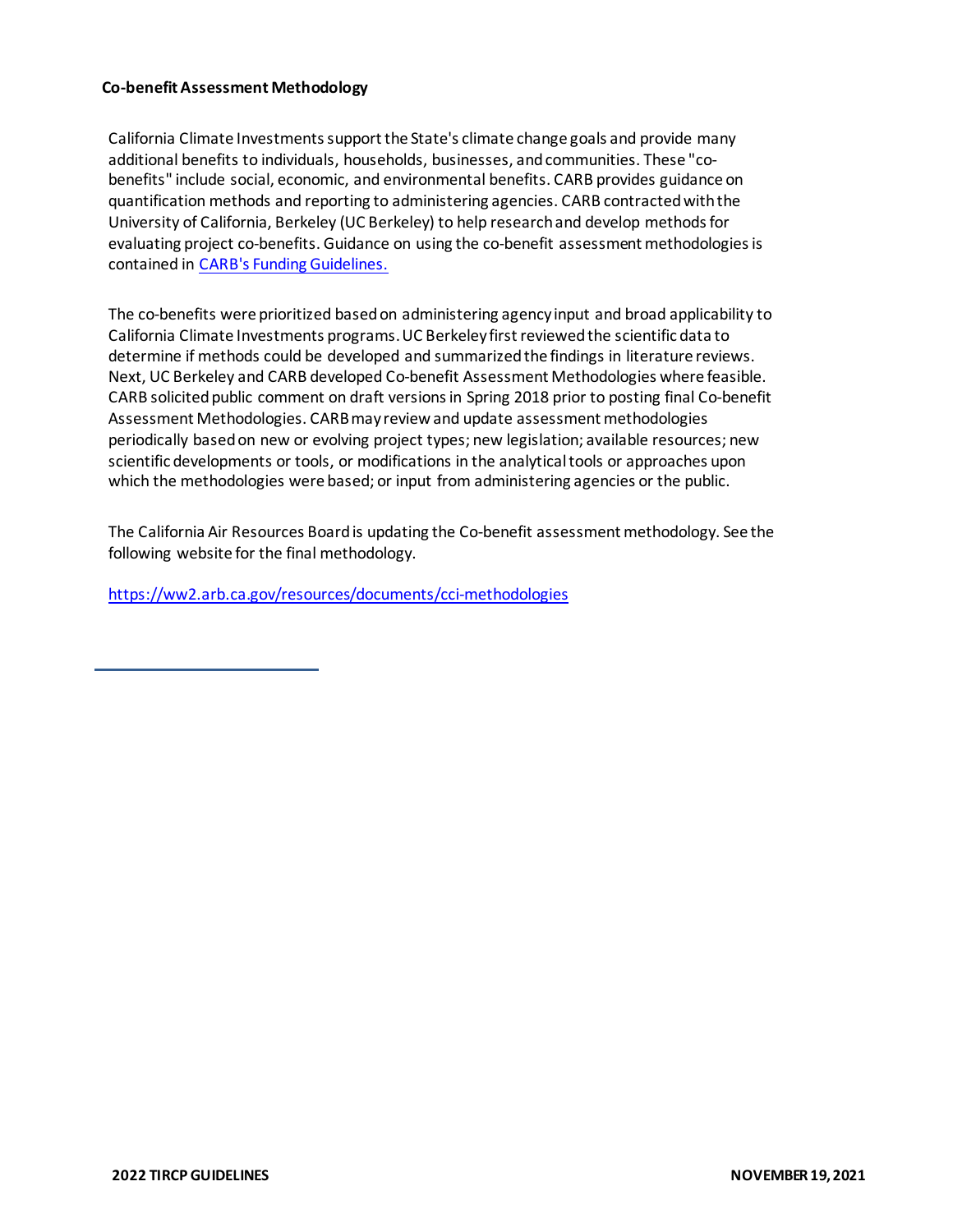## <span id="page-33-0"></span>**Attachment 3: Benefit Criteria Tables**

#### **CCI Benefit Criteria Tables**

TIRCP uses the Sustainable Transportatio[n Benefit Criteria Table](https://www.arb.ca.gov/cc/capandtrade/auctionproceeds/criteria-table-sustainabletransportation.pdf?_ga=2.225888282.1048667823.1635195376-1725670222.1600706853) developed by CARB to ensure that programs meet the minimum levels of investments to projects that benefit residents of disadvantaged communities, low-income communities, and low-income households, collectively referred to as "priority populations".

All projects counting toward the statutory investment minimums must be located within an identified community and benefit individuals living within that community, or directly benefit residents of low-income households anywhere in the State. Administering agencies must determine if a project meets the criteria for providing direct, meaningful, and assured benefits to priority populations using the following evaluation approach:

**Step 1**: Identify the Priority Population(s). Be located within a census tract identified as a disadvantaged community or low-income community, or directly benefit residents of a low-income household.

**Step 2**: Address a Need. Meaningfully address an important community or household need for the disadvantaged community, low-income community, or low-income household.

**Step 3**: Provide a Benefit. Using the evaluation criteria, identify at least one direct, meaningful, and assured benefit that the project provides to priority populations. The benefit provided must directly address the identified need.

Only investments that meet these criteria will be counted toward achieving the statutory investment minimums identified for priority populations. Administering agencies can fund projects that otherwise provide meaningful benefits, but do not meet these criteria; however, those projects will not be counted toward investment minimums.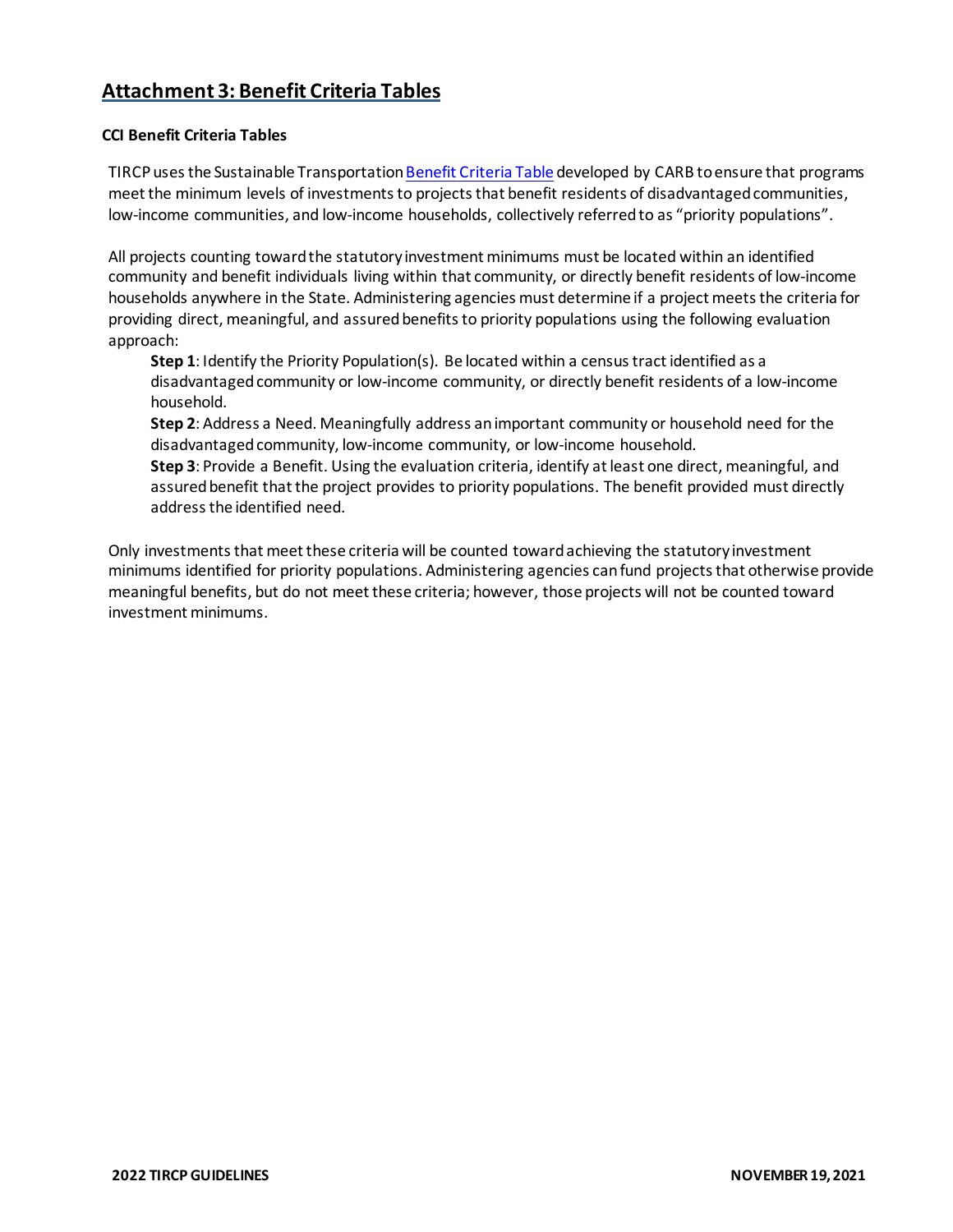## <span id="page-34-0"></span>**Attachment 4: California Transportation Commission – Transit and Intercity Rail Capital Program Allocation Policy Resolution G-20-61**

#### **CALIFORNIA TRANSPORTATION COMMISSION TRANSIT AND INTERCITY RAIL CAPITAL PROGRAM ALLOCATION POLICY Resolution G-20-61**

In accordance with Public Resources Code 75220(C), the California Transportation Commission (Commission) shall allocate funding to applicants pursuant to the program of projects approved by the California State Transportation Agency (CalSTA) for the Transit and Intercity Rail Capital Program. The Commission recognizes that the approved program of projects is expressed in more detail with regards to project component, phase and fiscal year of implementation in the Transit and Intercity Rail Capital Program Allocation Plan (which is regularly updated as approved projects progress through development). These two documents are collectively referred to here as the "Program." Allocations made by the Commission follow the timely use of funds provisions that are consistent across all funding programs under the Commission's purview.

To provide consistency in the programming of state transportation funds, the total award to each project component should be listed in the Transit and Intercity Rail Capital Program in the fiscal year(s) in which the project component will be implemented. If a project is expected to require multiple contracts for any component, each contract should be programmed separately. All project allocation requests that come before the Commission must be consistent with the Program.

The following describes how the Commission intends to manage Transit and Intercity Rail Capital Program allocations:

- 1. Allocations will be made to the full programmed amount for each project component. If a project will require multiple construction contracts, allocations will be made to the full programmed amount for each contract. The Commission will consider the allocation of funds for a project when it receives an allocation request with a recommendation from the California Department of Transportation (Caltrans). The recommendation should include a determination of project readiness, the availability of appropriated Transit and Intercity Rail Capital Program funding, and the availability of all other committed funding. Funds allocated for project development or right-of-way costs must be expended by the end of the fiscal year of allocation plus two additional fiscal years, unless a longer time-frame is requested at the time of allocation or the Commission approves a time extension subsequent to the allocation. Allocations for award are valid for six months from the date of allocation unless otherwise indicated at the time of allocation or the Commission approves a time extension subsequent to the allocation. For funds allocated for construction, including rolling stock procurement, the implementing agency has up to 36 months after the award of a contract, to complete (accept) the contract unless a longer time-frame is requested at the time of allocation or the Commission approves a time extension subsequent to the allocation. The implementing agency must submit a final invoice to Caltrans no later than 180 days after contract acceptance.
- 2. The Commission will approve the allocation if the funds are available and the allocation is necessary to implement the project or project component included in CalSTA's approved 5-Year Transit and Intercity Rail Capital Program. For projects that are ready to advertise, the Commission expects Caltrans to certify that a project's plans, specifications and estimates are complete, environmental and right-of-way clearances are secured, and all necessary permits and agreements (including railroad construction and maintenance) are executed. For the procurement of rolling stock, the Commission may consider the